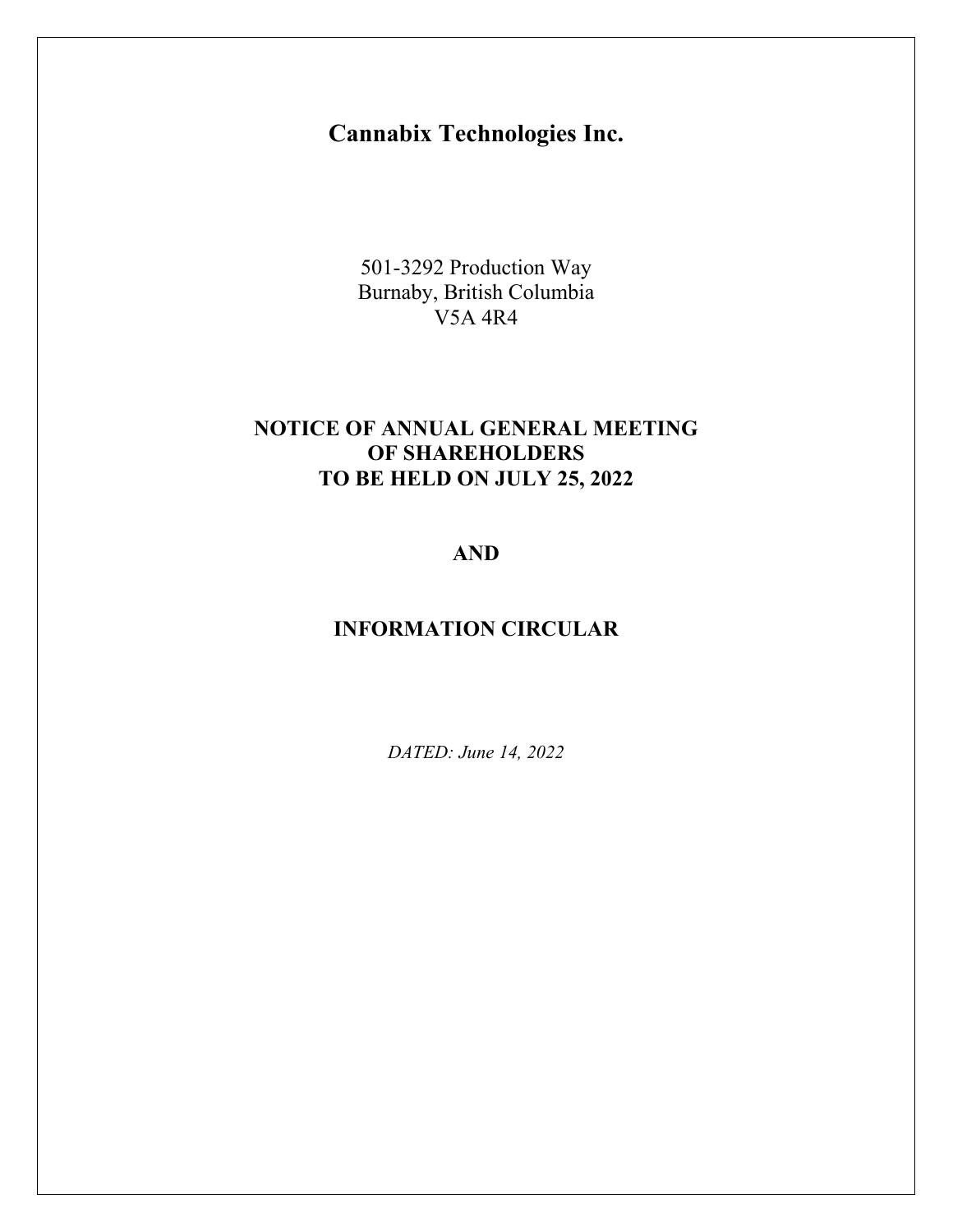# **CANNABIX TECHNOLOGIES INC.**

501-3292 Production Way Burnaby, British Columbia V5A 4R4 Telephone: 604-551-7831 Facsimile: 604-676-2767

#### **NOTICE OF ANNUAL GENERAL MEETING OF SHAREHOLDERS TO BE HELD ON JULY 25, 2022**

**NOTICE IS HEREBY GIVEN** that the Annual General Meeting (the "**Meeting**") of shareholders of Cannabix Technologies Inc. (the "**Company**") will be held at located at 501 - 3292 Production Way, Burnaby, British Columbia, on July 25, 2022 at the hour of 10:00 a.m. (PST) for the following purposes:

- 1. to receive the audited financial statements of the Company for the year ended April 30, 2021.
- 2. to appoint Saturna Group Chartered Professional Accountants LLP as the auditors of the Company for the year ending April 30, 2022 and to authorize the board of directors to fix the remuneration payable thereto;
- 3. to set the number of directors of the Company for the ensuing year at five (5);
- 4. to elect, individually, Kulwant Malhi, Rajpaul Attariwala, Ravinder Mlait, Bryan Loree, and Thomas Clarke as the directors of the Company to serve until the next annual general meeting of the shareholders;
- 5. to transact such other business as may properly come before the Meeting or any adjournment thereof.

The Corporation has elected to use the notice-and-access provisions under National Instrument 51-102 and National Instrument 54-101 ("Notice-and-Access Provisions") for this Meeting. Notice-and-Access Provisions are a set of rules developed by the Canadian Securities Administrators that allow a Company to reduce the volume of materials to be physically mailed to Shareholders by posting the Circular and any additional annual meeting materials online. Shareholders will still receive this Notice of Meeting and a form of proxy (or a Voting Instruction Form ("VIF")) and may choose to receive a hard copy of the Circular.

The matters to be considered at the Meeting are further described in the Corporation's information circular ("**Circular**"). The Circular, the form of Proxy, the audited financial statements of the Corporation for its fiscal year ended April 30, 2021, the report of the auditor thereon and the corresponding management discussion and analysis (together the "**Proxy Materials**"), are available on the Corporation's website at www.cannabixtechnologies.com or under the Corporation's SEDAR profile at www.sedar.com. Any Shareholder who wishes to receive a paper copy of the Circular, should contact the Corporation directly at 501 - 3292 Production Way, Burnaby, BC, V5A 4R4, telephone (604-551- 7831) at which number collect calls will be accepted, or by email request to info@cannabixtechnologies.com. As required under Notice-and-Access Provisions, Proxy Materials will be available for viewing for up to 1 year from the date of posting and a paper copy of the Circular can be requested at any time during this period.

The Corporation will not rely upon the use of 'stratification'. Stratification occurs when a reporting issuer utilizing Notice-and-Access Provisions provides a paper copy of its information circular with the notice to be provided to Shareholders as described above. In relation to the Meeting, all Shareholders will have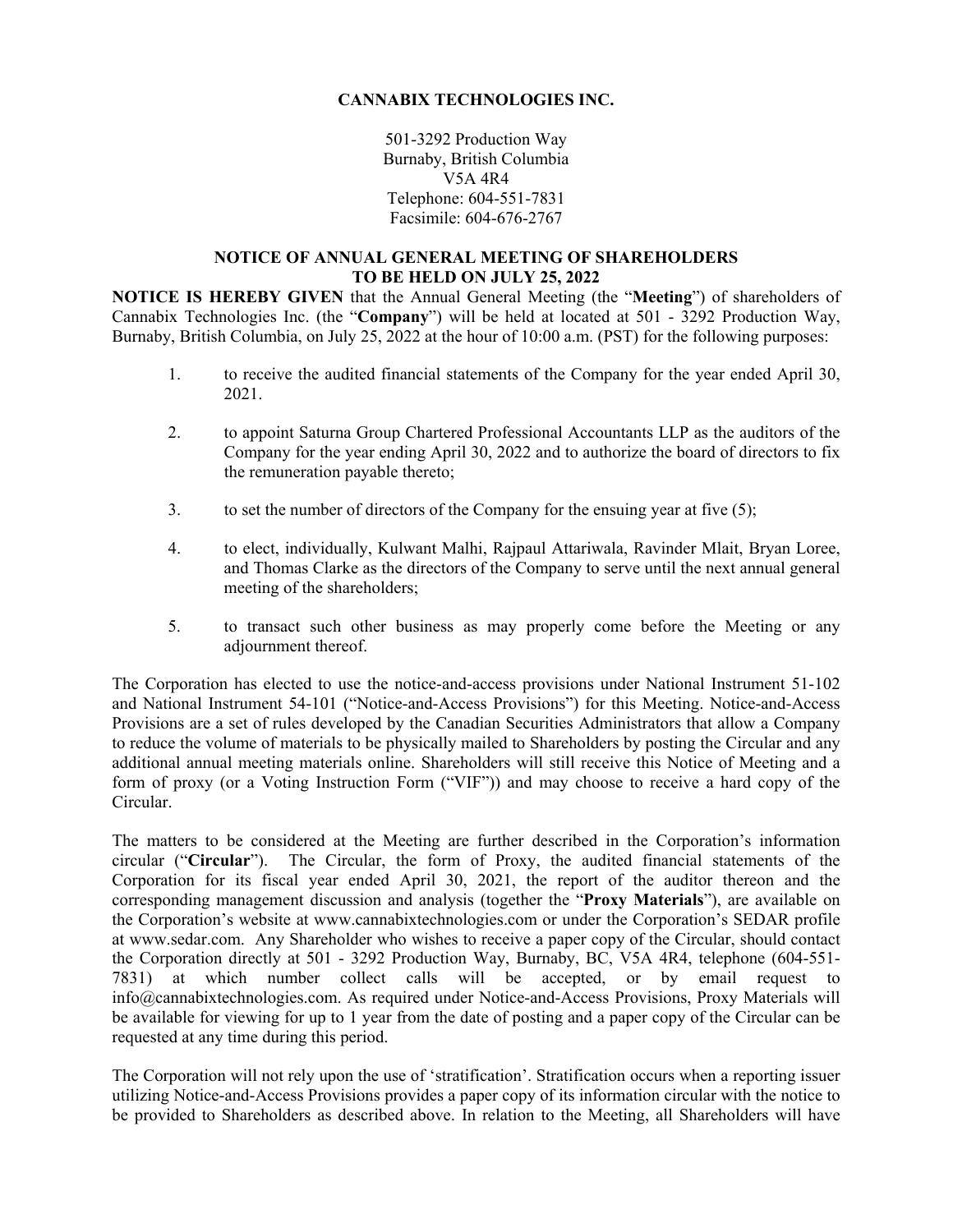received the required documentation under the Notice-and-Access Provisions and all documents required to vote in respect of all matters to be voted on at the Meeting. No Shareholder will receive a paper copy of the Circular from the Corporation or any intermediary unless such Shareholder specifically requests one.

The accompanying Circular provides additional information relating to the matters to be dealt with at the Meeting and is deemed to form part of this Notice. Shareholders are advised to review the Information Circular before voting

The board of directors of the Company has fixed June 3, 2022 as the record date for the determination of shareholders entitled to notice of and to vote at the Meeting and at any adjournment or postponement thereof. Each registered shareholder at the close of business on that date is entitled to such notice and to vote at the Meeting in the circumstances set out in the accompanying Information Circular.

If you are a registered shareholder of the Company and unable to attend the Meeting in person, please complete, date and sign the accompanying form of proxy and deposit it with the Company at least 48 hours (excluding Saturdays, Sundays and holidays recognized in the Province of British Columbia) before the time and date of the Meeting or any adjournment or postponement thereof.

If you are a non-registered shareholder of the Company and received this Notice of Meeting and accompanying materials through a broker, a financial institution, a participant, a trustee or administrator of a self-administered retirement savings plan, retirement income fund, education savings plan or other similar self-administered savings or investment plan registered under the *Income Tax Act* (Canada), or a nominee of any of the foregoing that holds your security on your behalf (the "Intermediary"), please complete and return the materials in accordance with the instructions provided to you by your Intermediary.

DATED at Burnaby, British Columbia, June 14, 2022

By Order of the Board of

# **CANNABIX TECHNOLOGIES INC.**

*"Ravinder Mlait"*

Ravinder Mlait Chief Executive Officer and Director

# **PLEASE VOTE. YOUR VOTE IS IMPORTANT. WHETHER OR NOT YOU EXPECT TO ATTEND THE MEETING, PLEASE COMPLETE, SIGN AND DATE THE ENCLOSED PROXY FORM AND PROMPTLY RETURN IT IN THE ENVELOPE PROVIDED OR VOTE ONLINE AS PER THE INSTRUCTIONS PROVIDED.**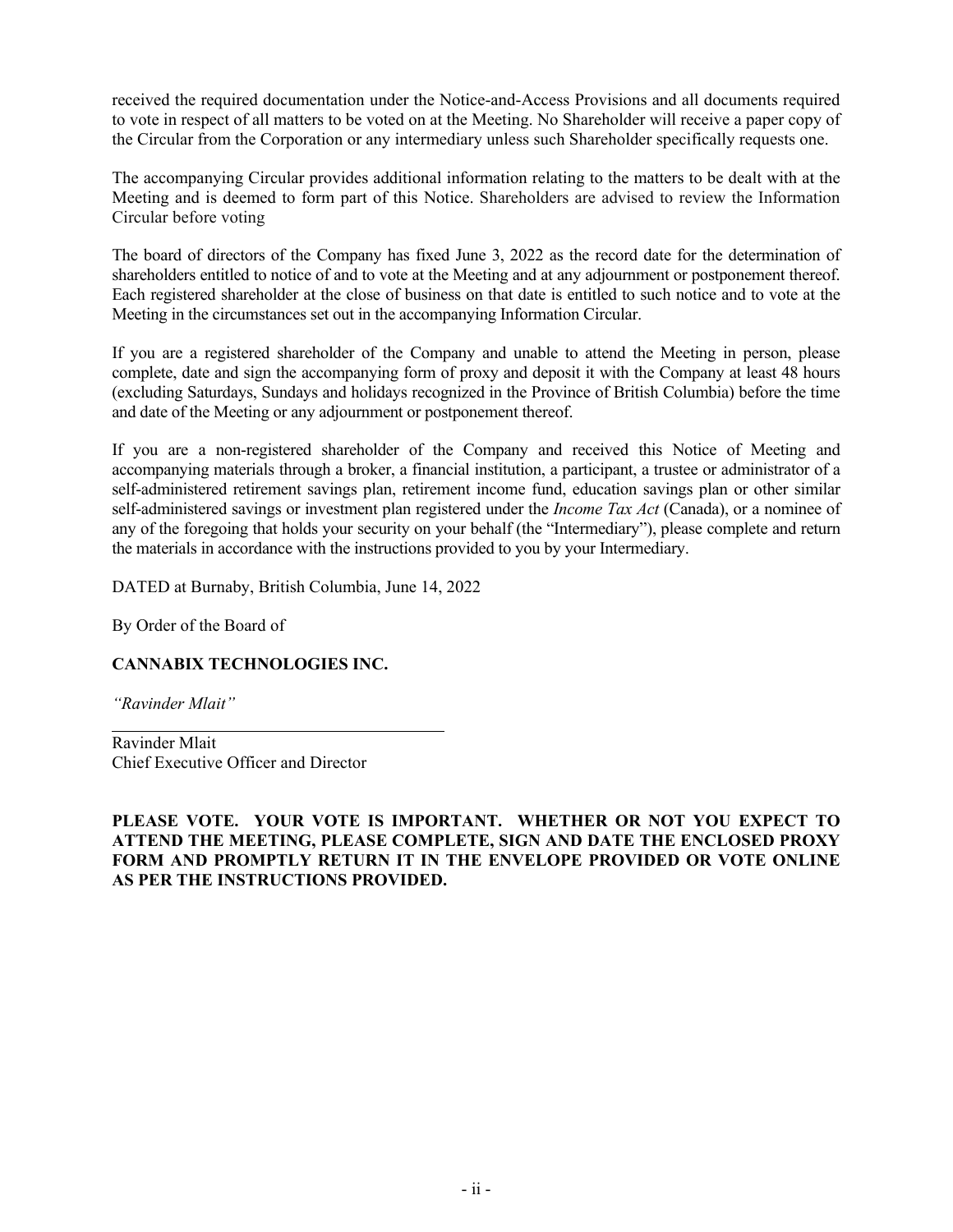#### **CANNABIX TECHNOLOGIES INC.**

501-3292 Production Way Burnaby, British Columbia V5A 4R4 Telephone: 604-551-7831 Facsimile: 604-676-2767

#### **INFORMATION CIRCULAR** June 14, 2022

#### **INTRODUCTION**

This Information Circular accompanies the Notice of Annual General Meeting of Shareholders (the "Notice") and is furnished to the shareholders (the "Shareholders") holding common shares (the "Common Shares") in the capital of Cannabix Technologies Inc. (the "Company") in connection with the solicitation by the management of the Company of proxies to be voted at the annual general meeting (the "Meeting") of the Shareholders to be held at  $10:00$  a.m. on Monday, July 25, 2022 at  $501 - 3292$ Production Way, Burnaby, BC V5A 4R4 for the following purposes**.**

#### **Date and Currency**

The date of this Information Circular is June 14, 2022. Unless otherwise indicated, all dollar amounts referred to herein are in Canadian dollars.

#### **PROXIES AND VOTING RIGHTS**

#### **Notice and Access**

Notice-and-Access rules are provisions for the delivery of proxy-related materials to Shareholders found in section 9.1.1. of National Instrument 51-102 – Continuous Disclosure Obligations ("NI 51-102"), in the case of registered Shareholders, and section 2.7.1 of National Instrument 54-101 – Communication with Beneficial Owners of Securities of a Reporting Issuer ("NI 54-101"), in the case of beneficial Shareholders ("Notice-and-Access Provisions"), which allow an issuer to deliver an information circular forming part of proxy-related materials to Shareholders via certain specified electronic means provided that the conditions of NI 51-102 and NI 54-101 are met.

Notice-and-Access Provisions allow reporting issuers, other than investment funds, to deliver proxyrelated materials to registered holders and beneficial owners of securities by posting their proxy-related materials on a non-SEDAR website (usually the reporting issuer's website and sometimes the transfer agent's website) rather than by delivering the information circular by mail. Notice-and-Access Provisions can be used to deliver materials for both general and special meetings. Reporting issuers may still choose to continue to deliver such materials by mail, and beneficial owners are entitled to request delivery of a paper copy of the information circular at the reporting issuer's expense.

In order for the Corporation to utilize Notice-and-Access Provisions the Corporation must send a notice to Shareholders, including Non-Registered Holders, indicating that the proxy-related materials have been posted on a website and explaining how a Shareholder can access them or how they may obtain their own paper copy of those materials from the Corporation. This Circular has been posted in full on the Corporation's website at www.cannabixtechnolgies.com and copies are available under the Corporation's SEDAR profile at [www.sedar.com.](http://www.sedar.com/)

The Corporation sent the Notice of Meeting and Proxy, but not this Circular, in accordance with requirements of the Canadian securities administrators (the "**CSA**") directly to its registered Shareholders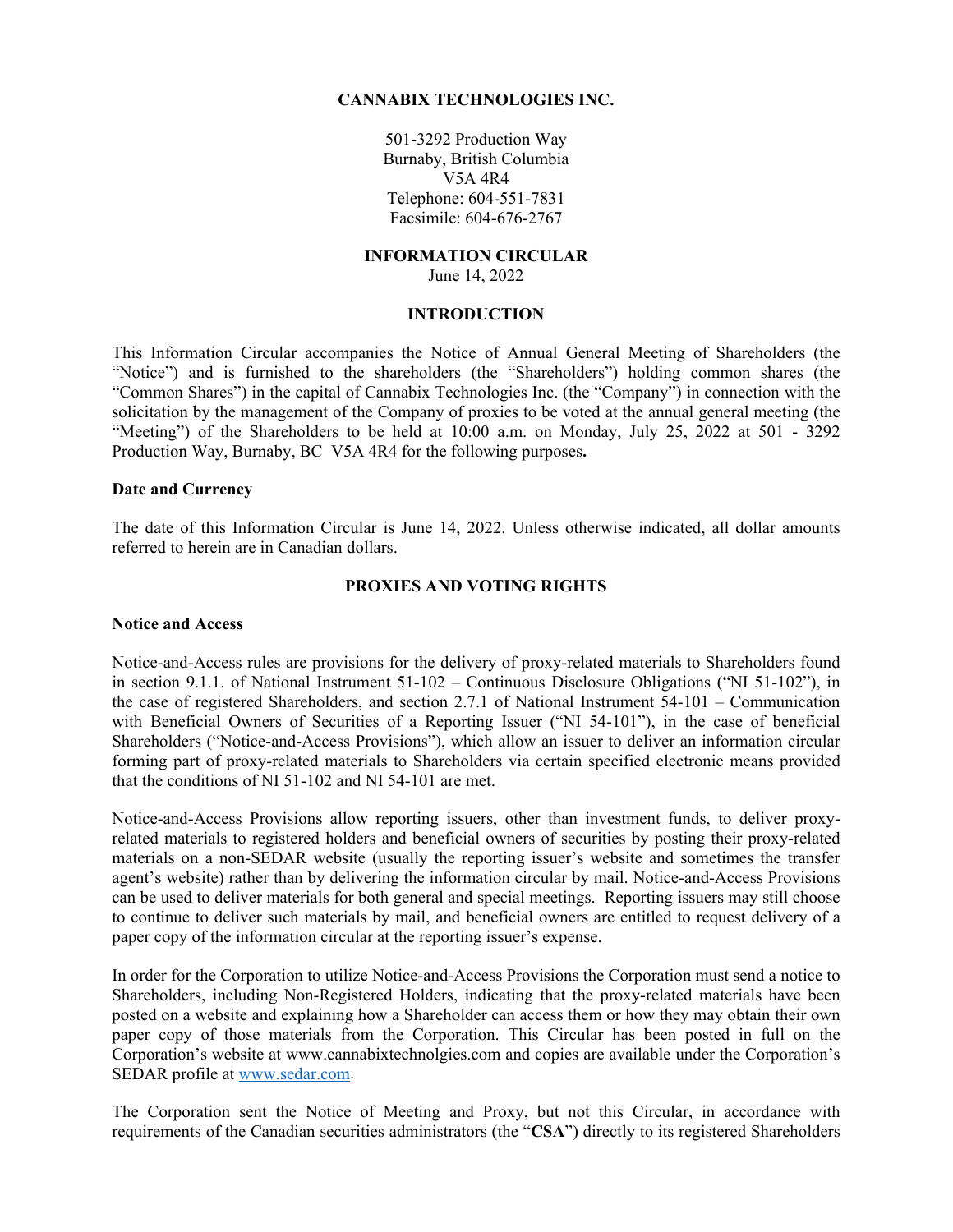(pursuant to NI 51-102) and those non-registered (beneficial) holders (pursuant to NI 54-101) that have consented to allow their addresses to be provided to the Corporation ("**NOBOs**"). The Corporation does not intend to pay for intermediaries such as stockbrokers, securities dealers, banks, trust companies, trustees and their agents and nominees ("**Intermediaries**") to forward the Notice of Meeting and VIF to those beneficial Shareholders that have refused to allow their address to be provided to the Corporation ("**OBOs**"). Accordingly, OBOs will not receive the Notice of Meeting and VIF unless their respective Intermediaries assume the cost of forwarding such documents to them. Instead of mailing this Circular to Shareholders, the Corporation has posted the Circular on its website pursuant to the 'Notice and Access' procedures of NI 54-101. Shareholders may request a paper copy of this Circular be sent to them by contacting the Corporation as set out under 'Additional Information' at the end of this Circular.

The Corporation will not rely upon the use of 'stratification'. Stratification occurs when a reporting issuer utilizing Notice-and-Access Provisions provides a paper copy of the information circular with the notice to be provided to Shareholders as described above. In relation to the Meeting, all Shareholders will have received the required documentation under the Notice-and-Access Provisions and all documents required to vote in respect of all matters to be voted on at the Meeting. No Shareholder will receive a paper copy of the information circular from the Corporation or any intermediary unless such Shareholder specifically requests same.

The Corporation will deliver proxy-related materials to NOBOs directly with the assistance of its transfer agent, (TSX Trust Company). The Corporation will not pay intermediaries for delivery of proxy-related materials to OBOs.

Any Shareholder who wishes to receive a paper copy of this Circular must contact the Corporation at 501- 3292 Production Way, Burnaby, BC, V5A 4R4, telephone (1-604-551-7831). In order to ensure that a paper copy of the Circular can be delivered to a requesting Shareholder in time for such Shareholder to review the Circular and return a proxy or voting instruction form prior to the deadline for receipt of Proxies at 10 a.m. PST on July 20, 2021 (the "Proxy Cut-Off Time").

All Shareholders may call 1-604-551-7831 (collect calls accepted) in order to obtain additional information relating to the Notice-and-Access Provisions or to obtain a paper copy of the Circular, up to and including the date of the Meeting, including any adjournment of the Meeting.

# **Management Solicitation**

The solicitation of proxies by management of the Company will be conducted by mail and may be supplemented by telephone or other personal contact and such solicitation will be made without special compensation granted to the directors, regular officers and employees of the Company. The Company does not reimburse shareholders, nominees or agents for costs incurred in obtaining, from the principals of such persons, authorization to execute forms of proxy, except that the Company has requested brokers and nominees who hold stock in their respective names to furnish this Information Circular and related proxy materials to their customers, and the Company will reimburse such brokers and nominees for their related out of pocket expenses. No solicitation will be made by specifically engaged employees or soliciting agents. The cost of solicitation will be borne by the Company.

No person has been authorized to give any information or to make any representation other than as contained in this Information Circular in connection with the solicitation of proxies. If given or made, such information or representations must not be relied upon as having been authorized by the Company. The delivery of this Information Circular shall not create, under any circumstances, any implication that there has been no change in the information set forth herein since the date of this Information Circular. This Information Circular does not constitute the solicitation of a proxy by anyone in any jurisdiction in which such solicitation is not authorized, or in which the person making such solicitation is not qualified to do so, or to anyone to whom it is unlawful to make such an offer of solicitation.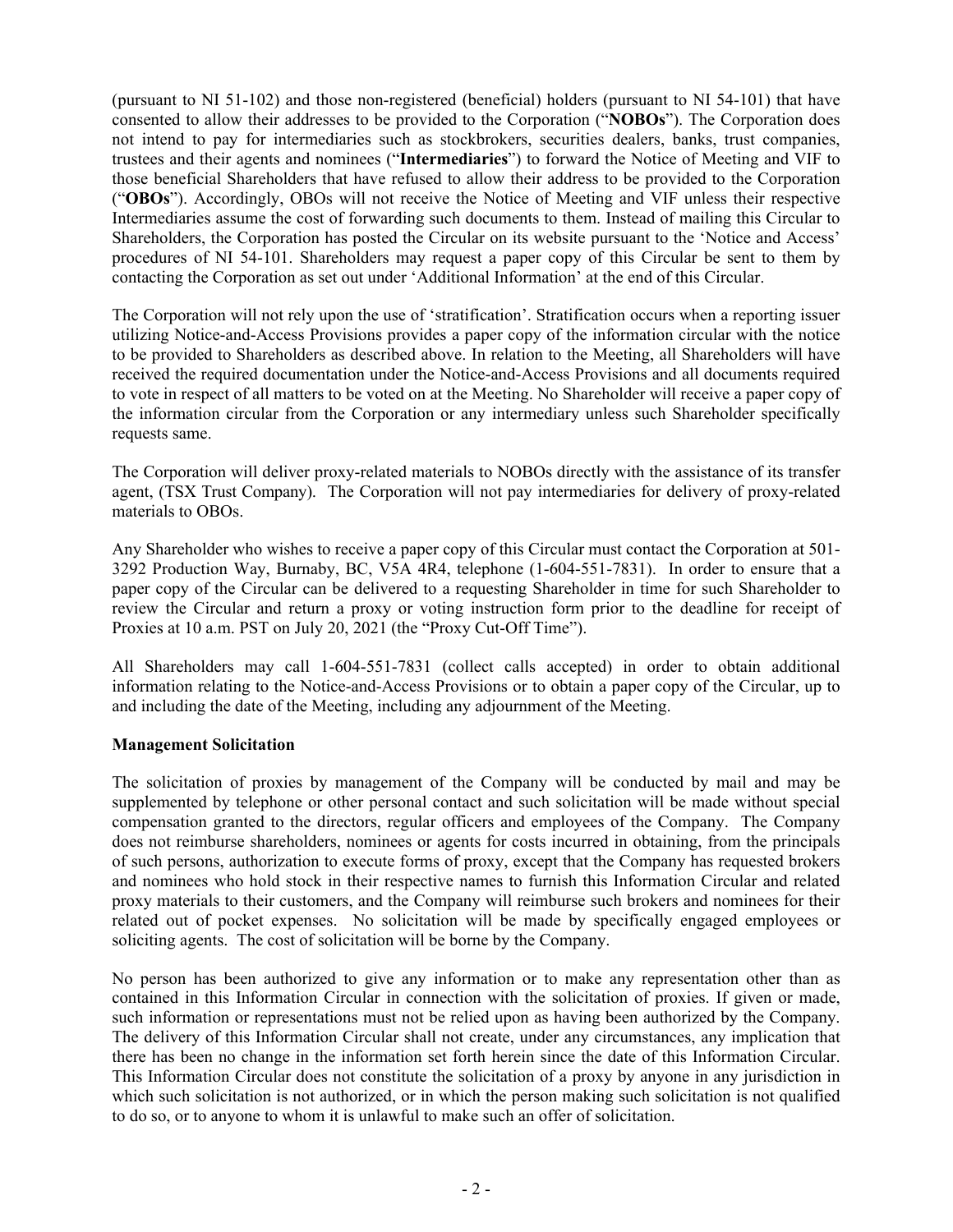# **Appointment of Proxy**

Registered Shareholders are entitled to vote at the Meeting. A Shareholder is entitled to one vote for each Common Share that such Shareholder holds on June 3, 2022 (the "**Record Date**") on the resolutions to be voted upon at the Meeting, and any other matter to come before the Meeting.

The persons named as proxyholders (the "**Designated Persons**") in the enclosed form of proxy are directors and/or officers of the Company.

**A Shareholder has the right to appoint a person or corporation (who need not be a Shareholder) to attend and act for or on behalf of that Shareholder at the Meeting, other than the Designated Persons named in the enclosed form of proxy.** 

**To exercise this right, the Shareholder may do so by striking out the printed names and inserting the name of such other person and, if desired, an alternate to such person, in the blank space provided in the form of proxy. Such Shareholder should notify the nominee of the appointment, obtain the nominee's consent to act as proxy and should provide instruction to the nominee on how the Shareholder's Shares should be voted. The nominee should bring personal identification to the Meeting.**

In order to be voted, the completed form of proxy must be received by the Company's registrar and transfer agent, TSX Trust Company (the "**Transfer Agent**"), at its offices located at 301-100 Adelaide Street West, Toronto, ON M5H 4H1, or by the Company at the address set forth above, by mail or fax, at least 48 hours (excluding Saturdays, Sundays and holidays recognized in the Province of British Columbia) prior to the scheduled time of the Meeting, or any adjournment or postponement thereof. Alternatively, the completed form of proxy may be deposited with the Chairman of the Meeting on the day of the Meeting, or any adjournment or postponement thereof.

A proxy may not be valid unless it is dated and signed by the Shareholder who is giving it or by that Shareholder's attorney-in-fact duly authorized by that Shareholder in writing or, in the case of a corporation, dated and executed by a duly authorized officer, or attorney-in-fact, for the corporation. If a form of proxy is executed by an attorney-in-fact for an individual Shareholder or joint Shareholders or by an officer or attorney-in-fact for a corporate Shareholder, the instrument so empowering the officer or attorney-in-fact, as the case may be, or a notarially certified copy thereof, should accompany the form of proxy.

# **Voting of Common Shares and Proxies and Exercise of Discretion by Designated Persons**

**Only registered Shareholders or duly appointed proxyholders are permitted to vote at the Meeting.** A Shareholder may indicate the manner in which the Designated Persons are to vote with respect to a matter to be voted upon at the Meeting by marking the appropriate space on the proxy. If the instructions as to voting indicated in the proxy are certain, the Common Shares represented by the proxy will be voted or withheld from voting in accordance with the instructions given in the proxy. If the Shareholder specifies a choice in the proxy with respect to a matter to be acted upon, then the Common Shares represented will be voted or withheld from the vote on that matter accordingly. The Common Shares represented by a proxy will be voted or withheld from voting in accordance with the instructions of the Shareholder on any ballot that may be called for and if the Shareholder specifies a choice with respect to any matter to be acted upon, the Common Shares will be voted accordingly.

# **If a Shareholder does not specify a choice and the Shareholder has appointed one of the Management Proxyholders as proxyholder, the Management Proxyholder will vote in favour of the**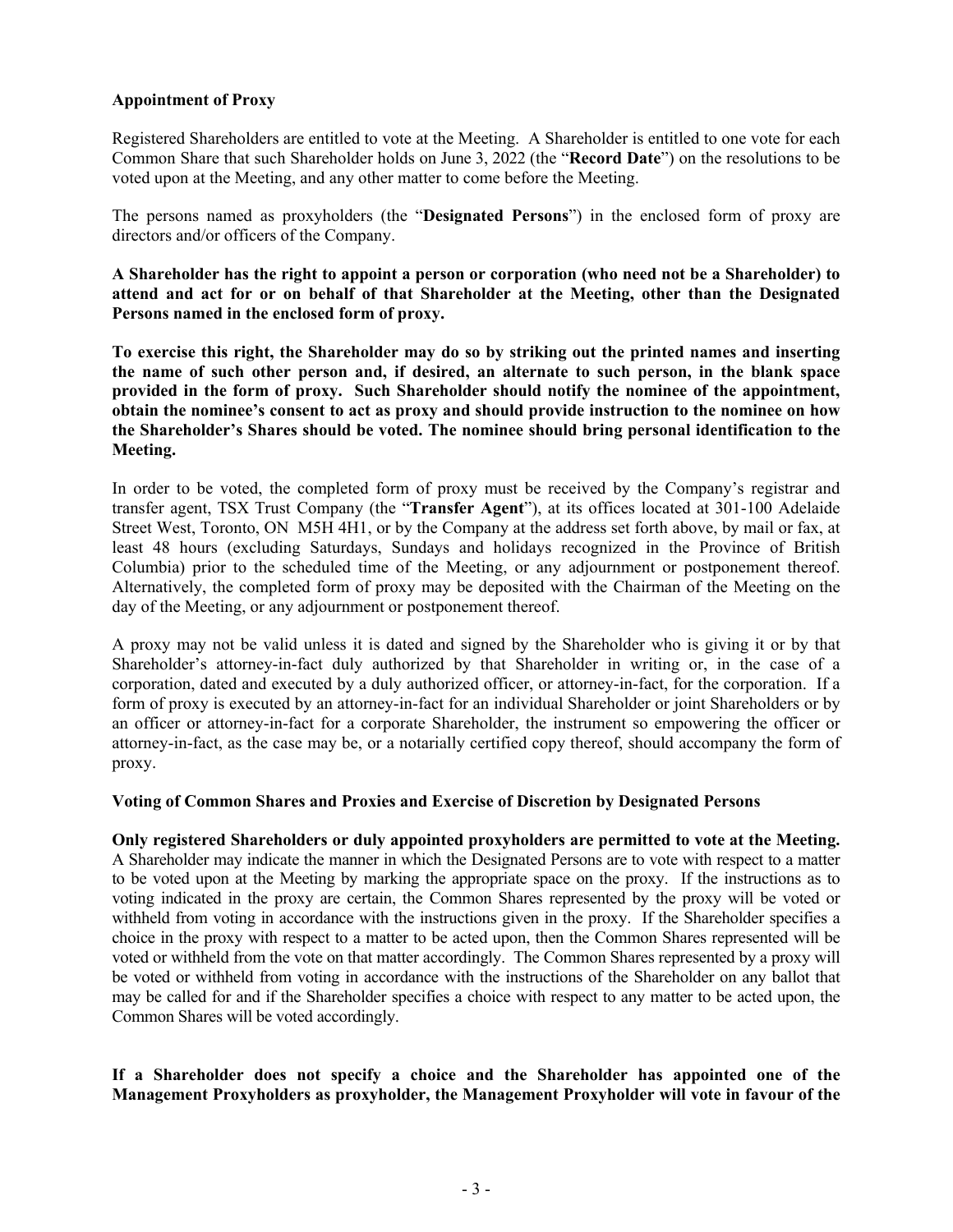**matters specified in the Notice of Meeting and in favour of all other matters proposed by management at the Meeting.** 

**The form of proxy also gives discretionary authority to the person named therein as proxyholder with respect to amendments or variations to matters identified in the Notice of Meeting and with respect to other matters which may properly come before the Meeting.** As of the date of this Circular, management of the Company knows of no such amendments, variations or other matters to come before the Meeting.

The enclosed form of proxy confers discretionary authority upon the persons named therein with respect to other matters which may properly come before the Meeting, including any amendments or variations to any matters identified in the Notice, and with respect to other matters which may properly come before the Meeting. At the date of this Information Circular, management of the Company is not aware of any such amendments, variations, or other matters to come before the Meeting.

In the case of abstentions from, or withholding of, the voting of the Common Shares on any matter, the Common Shares that are the subject of the abstention or withholding will be counted for the determination of a quorum, but will not be counted as affirmative or negative on the matter to be voted upon.

All references to shareholders in this Information Circular are to registered shareholders, unless specifically stated otherwise.

# **NON-REGISTERED HOLDERS**

**Only Shareholders whose names appear on the records of the Company as the registered holders of Shares or duly appointed proxyholders are permitted to vote at the Meeting.** Most Shareholders of the Company are "non-registered" Shareholders because the Shares they own are not registered in their names but instead registered in the name of a nominee such as a brokerage firm through which they purchased the Shares; bank, trust company, trustee or administrator of self-administered RRSPs, RRIFs, RESPs and similar plans; or clearing agency such as the Canadian Depository for Securities Limited (a "**Nominee**"). If you purchased your Shares through a broker or otherwise deposited your Shares with your broker, you are likely a non-registered holder.

In accordance with relevant securities laws and regulations, the Company has distributed copies of the form of proxy to the Nominees for distribution to non-registered holders.

Nominees are required to forward the Meeting materials to non-registered holders to seek their voting instructions in advance of the Meeting. Shares held by Nominees can only be voted in accordance with the instructions of the non-registered holder. The Nominees often have their own form of proxy, mailing procedures and provide their own return instructions. If you wish to vote by proxy, you should carefully follow the instructions from the Nominee in order to ensure that your Shares are voted at the Meeting.

If you, as a non-registered holder, wish to vote at the Meeting in person, you should appoint yourself as proxyholder by writing your name in the space provided on the request for voting instructions or proxy provided by the Nominee and return the form to the Nominee in the envelope provided. Do not complete the voting section of the proxy form as your vote will be taken at the Meeting.

Non-registered holders who have not objected to their Nominee disclosing certain ownership information about themselves to the Company are referred to as "non-objecting beneficial owners" ("**NOBOs**"). Those non-registered holders who have objected to their Nominee disclosing ownership information about themselves to the Company are referred to as "objecting beneficial owners" ("**OBOs**").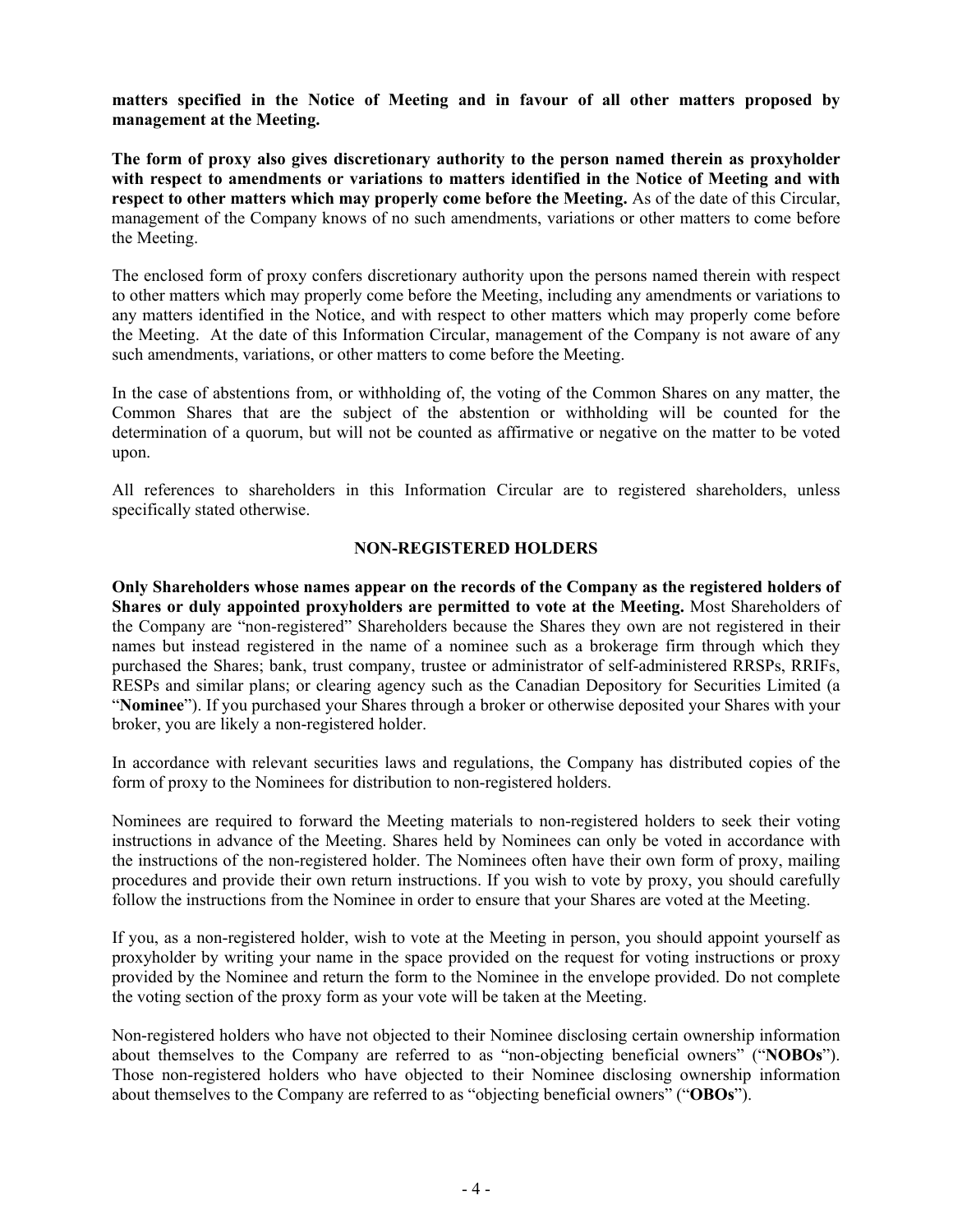In accordance with National Instrument 54-101 – *Communication with Beneficial Owners of Securities of a Reporting Issuer* ("**NI 54-101**"), the Company has determined it will send proxy-related materials directly

to registered Shareholders and NOBOs. **If you are a NOBO, and the Company or its agent has sent these materials directly to you, your name and address and information about your holdings of shares have been obtained in accordance with applicable securities regulatory requirements from the Intermediary holding shares on your behalf.**

Hereinafter, NOBOS and OBOs will collectively be referred to as "**Non-Registered Shareholders**".

The Company will not be providing the Notice of Meeting, the Circular or the form of proxy to registered Shareholders or Non-Registered Shareholders through the use of notice-and-access, as such term is defined in NI 54-101.

# **ADVICE TO NON-REGISTERED HOLDERS**

**The information in this section is of significant importance to many Shareholders, as a substantial number do not hold their Shares in their own name.** Non-Registered Shareholders are advised that only proxies from Shareholders of record can be recognized and voted upon at the Meeting. If Shares are listed in an account statement provided to a Shareholder by a broker, then in almost all cases those Shares will not be registered in the Shareholder's name on the records of the Company. Such Shares will more likely be registered under the name of the Shareholder's broker or an agent of that broker. In Canada, the vast majority of such Shares are registered under the name of CDS & Co. (the registration name for CDS Clearing and Depository Services Inc., which acts as nominee for many Canadian brokerage firms).

Shares held by brokers or their nominees can only be voted (for or against resolutions) upon the instructions of the Non-Registered Shareholder. Without specific instructions, brokers/nominees are prohibited from voting Shares for their clients. The directors and officers of the Company do not know for whose benefit the Shares registered in the name of CDS & Co. are held, and directors and officers of the Company do not necessarily know for whose benefit the Shares registered in the name of any broker or agent are held. Non-Registered Shareholders who complete and return a form of proxy must indicate thereon the person (usually a brokerage house) who holds their Shares as a registered Shareholder.

Applicable regulatory policy requires brokers and other intermediaries to seek voting instructions from Non-Registered Shareholders in advance of Shareholders' meetings. Every broker and other intermediary has its own mailing procedure, and provides its own return instructions, which should be carefully followed. The form of proxy supplied by brokers and other intermediaries to Non-Registered Shareholders may be very similar and, in some cases, identical to that provided to registered Shareholders. However, its purpose is limited to instructing the registered Shareholder how to vote on behalf of the Non-Registered Shareholder.

In Canada, the vast majority of brokers now delegate responsibility for obtaining instructions from clients to Broadridge Financial Solutions, Inc. ("**Broadridge**"). Broadridge typically prepares a machinereadable voting instruction form, mails those forms to Non-Registered Shareholders and asks Non-Registered Shareholders to return the forms to Broadridge, or otherwise communicate voting instructions to Broadridge (by way of the Internet or telephone, for example). Broadridge then tabulates the results of all instructions received and provides appropriate instructions respecting the voting of shares to be represented at the Meeting. **A Non-Registered Shareholder who receives a Broadridge voting instruction form cannot use that form to vote Shares directly at the Meeting. The voting instruction forms must be returned to Broadridge (or instructions respecting the voting of Shares must otherwise be communicated to Broadridge) well in advance of the Meeting in order to have the Shares voted.**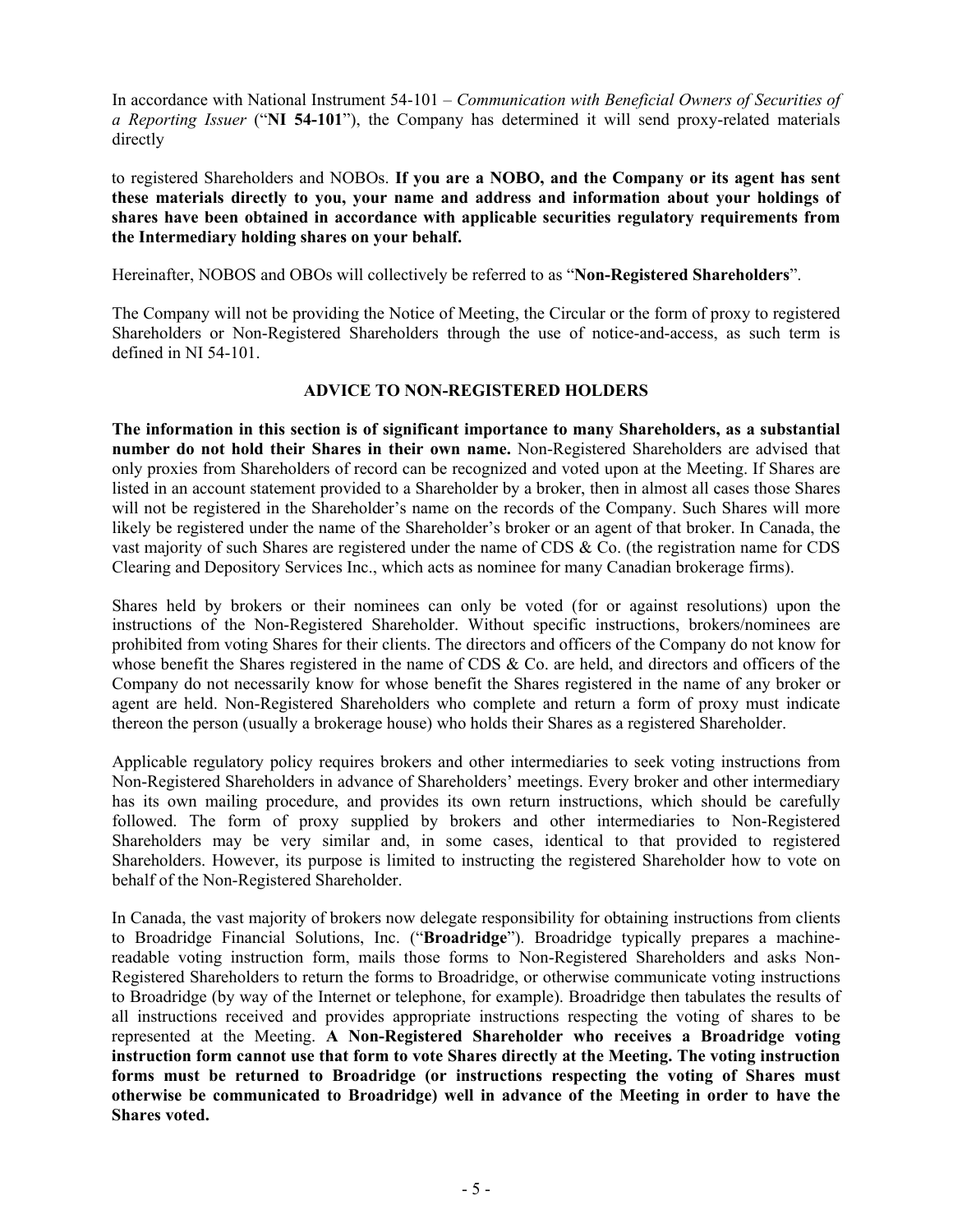Although a Non-Registered Shareholder may not be recognized directly at the Meeting for the purposes of voting Shares registered in the name of his broker, a Non-Registered Shareholder may attend the Meeting as proxyholder for the registered Shareholder and vote the Shares in that capacity. **Non-Registered Shareholders who wish to attend the Meeting and indirectly vote their Shares as proxyholder for the registered Shareholder, should enter their own names in the blank space on the form of proxy provided to them and return the same to their broker (or the broker's agent) in accordance with the instructions provided by such broker.** 

**Non-Registered Shareholders should contact their broker or other intermediary through which they hold Shares if they have any questions regarding the voting of such Shares.**

## **Revocation of Proxies**

A Shareholder who has given a proxy may revoke it at anytime, before it is exercised, by an instrument in writing: (a) executed by that Shareholder or by that Shareholder's attorney-in-fact authorized in writing or, where the Shareholder is a corporation, by a duly authorized officer of, or attorney-in-fact for, the corporation; and (b) delivered either: (i) to the Company at the address set forth above, at any time up to and including the last business day preceding the day of the Meeting or, if adjourned or postponed, any reconvening thereof, or (ii) to the Chairman of the Meeting prior to the vote on matters covered by the proxy on the day of the Meeting or, if adjourned or postponed, any reconvening thereof, or (iii) in any other manner provided by law.

Also, a proxy will automatically be revoked by either: (i) attendance at the Meeting and participation in a poll (ballot) by a Shareholder, or (ii) submission of a subsequent proxy in accordance with the foregoing procedures. A revocation of a proxy does not affect any matter on which a vote has been taken prior to any such revocation.

**The Company may refuse to recognize any instrument of proxy deposited in writing or by the internet received later than forty-eight (48) hours (excluding Saturdays, Sundays and statutory holidays in British Columbia) prior to the Meeting or any adjournment thereof.**

# **Notice to Shareholders in the United States**

The solicitation of proxies involves securities of an issuer located in Canada and is being effected in accordance with the corporate laws of the Province of British Columbia, Canada, and securities laws of the provinces of Canada. The proxy solicitation rules under the *United States Securities Exchange Act of 1934*, as amended, are not applicable to the Company or this solicitation, and this solicitation has been prepared in accordance with the disclosure requirements of the securities laws of the provinces of Canada. Shareholders should be aware that disclosure requirements under the securities laws of the provinces of Canada differ from the disclosure requirements under United States securities laws.

The enforcement by Shareholders of civil liabilities under United States federal securities laws may be affected adversely by the fact that the Company is incorporated under the *Business Corporations Act* (British Columbia) ("**BCA**"), as amended, certain of its directors and its executive officers are residents of Canada and a substantial portion of its assets and the assets of such persons are located outside the United States. Shareholders may not be able to sue a foreign company or its officers or directors in a foreign court for violations of United States federal securities laws. It may be difficult to compel a foreign company and its officers and directors to subject themselves to a judgement by a United States court.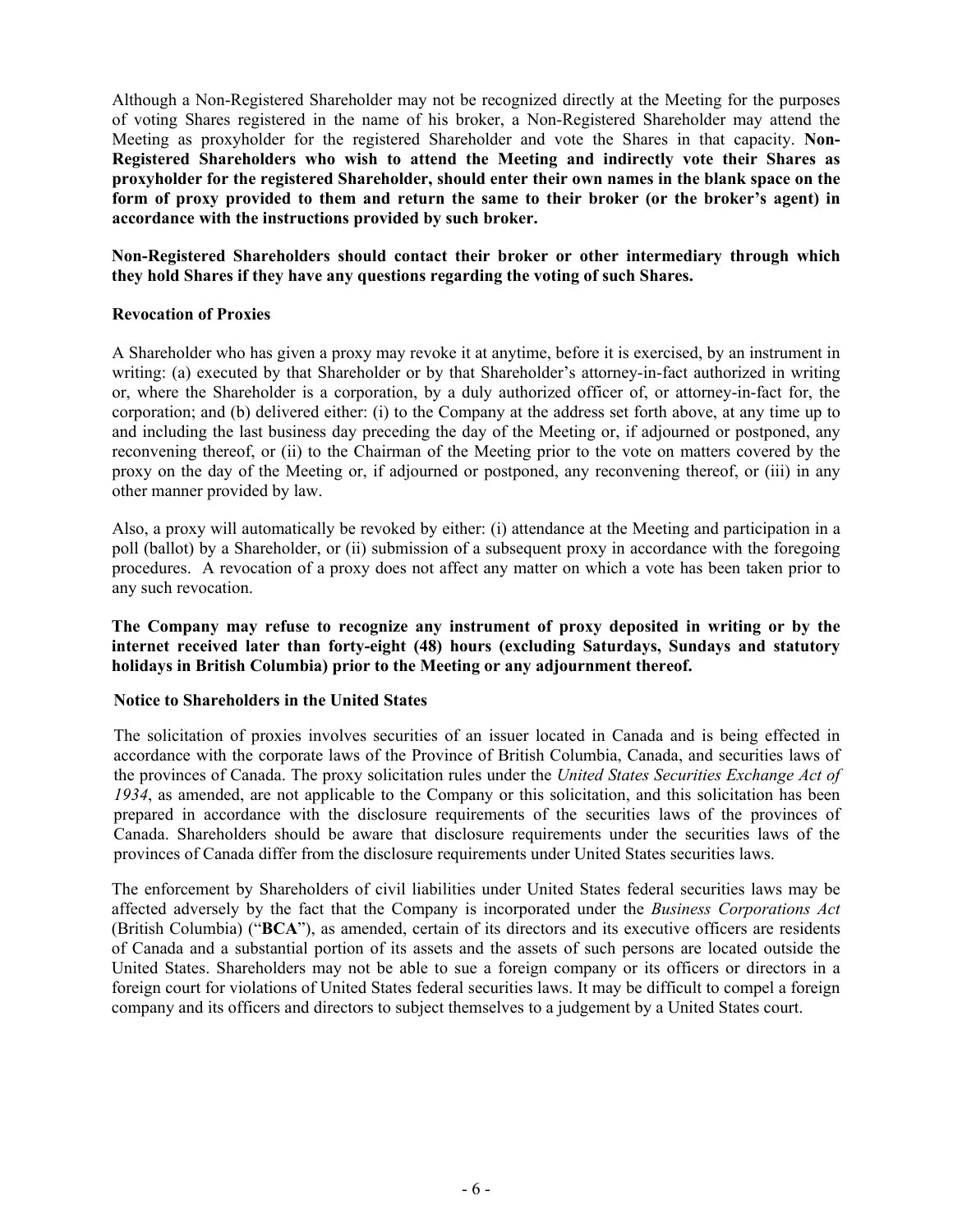# **VOTING SECURITIES AND PRINCIPAL HOLDERS OF VOTING SECURITIES**

The Company is authorized to issue an unlimited number of Common Shares without par value and an unlimited number of preferred shares without par value. As of the Record Date, determined by the Board to be the close of business on June 3, 2022, a total of 114,144,104 Common Shares were issued and outstanding and no preferred shares were issued and outstanding. Each Common Share carries the right to one vote at the Meeting.

Only registered Shareholders as of the Record Date (June 3, 2022) are entitled to receive notice of, and to attend and vote at, the Meeting or any adjournment or postponement of the Meeting.

To the knowledge of the Company's directors and executive officers, no person or company beneficially owns, directly or indirectly, or exercises control or direction over, Common Shares carrying more than 10% of the voting rights attached to the outstanding Common Shares of the Company, other than as set forth below:

| <b>Name of</b><br><b>Shareholder</b> | Number of<br><b>Common Shares Owned</b> | <b>Percentage of Outstanding</b><br>Common Shares <sup>(1)</sup> |
|--------------------------------------|-----------------------------------------|------------------------------------------------------------------|
| CDS & CO $^{(2)}$                    | 91,986,961                              | 80.58%                                                           |
| Cede & CO $^{(3)}$                   | 18,346,788                              | $16.07\%$                                                        |

 $<sup>(1)</sup>$  Based on 114,144,104 Common Shares issued and outstanding as of June 3, 2022. The Company believes that all persons</sup> hold legal title and the Company has no knowledge of actual Common Share ownership.

- (2) Management of the Company is unaware of the beneficial Shareholders of the Common Shares registered in the name of CDS & CO. CDS & Co., the registration name for The Canadian Depository for Securities, acts as nominee for many Canadian brokerage firms.
- (3) Cede and CO, Depository Trust Company

# **NUMBER OF DIRECTORS**

The Articles of the Company provide for a board of directors of no fewer than three directors and no greater than a number as fixed or changed from time to time by majority approval of the Shareholders.

At the Meeting, Shareholders will be asked to pass an ordinary resolution to set the number of directors of the Company for the ensuing year at five (5). The number of directors will be approved if the affirmative vote of at least a majority of Common Shares present or represented by proxy at the Meeting and entitled to vote thereat are voted in favour of setting the number of directors at five (5).

# **Management recommends the approval of an ordinary resolution to set the number of directors of the Company at five (5).**

# **ELECTION OF DIRECTORS**

At present, the directors of the Company are elected at each annual general meeting and hold office until the next annual general meeting, or until their successors are duly elected or appointed in accordance with the Company's Articles or until such director's earlier death, resignation or removal. The Company's current Board consists of Kulwant Malhi, Rajpaul Attariwala, Ravinder Mlait, Bryan Loree, and Thomas Clarke.

Management of the Company proposes to nominate all of the current directors, as further described in the table below, for election by the Shareholders as directors of the Company to hold office until the next annual meeting. Information concerning such persons, as furnished by the individual directors, is as follows: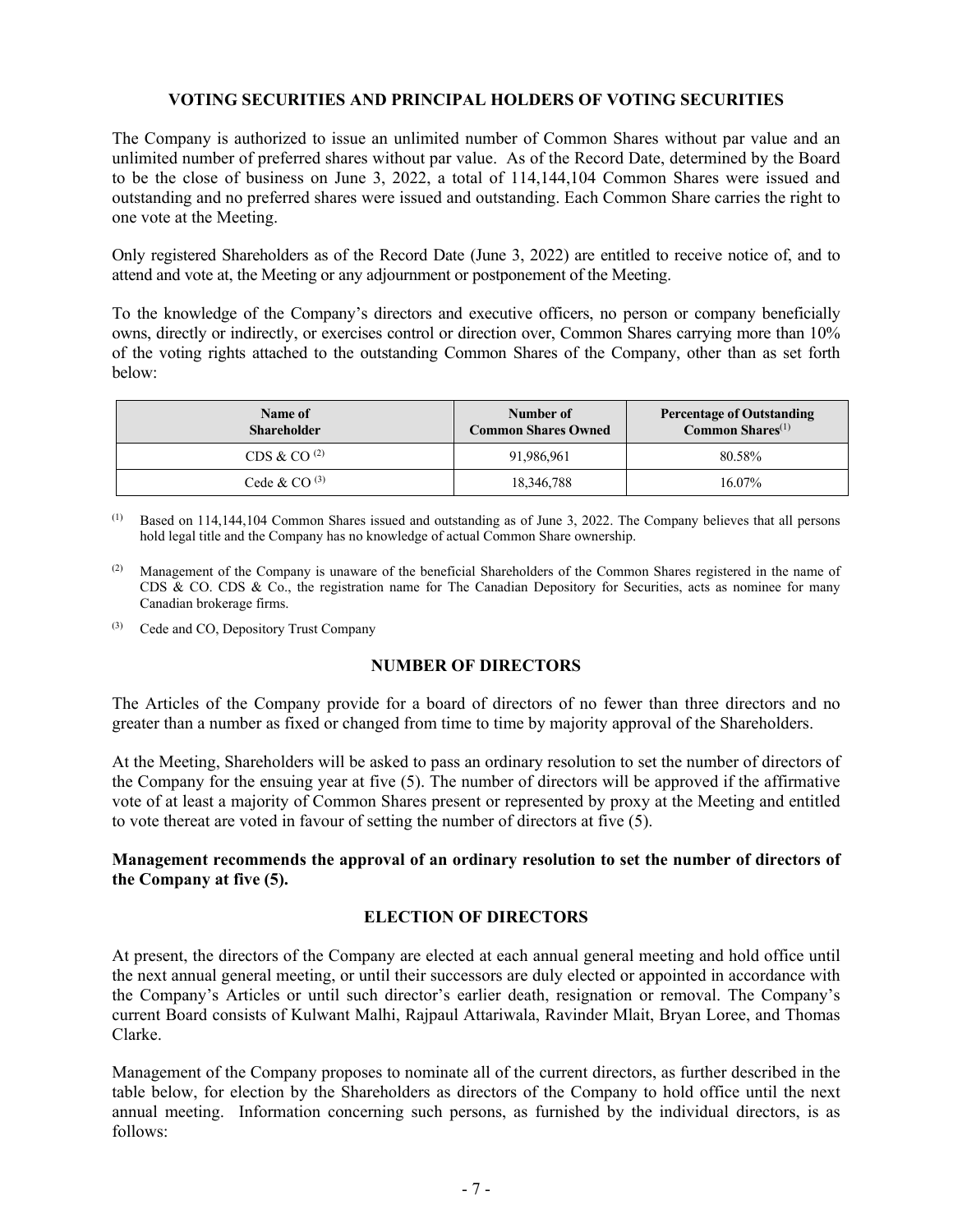| Name<br><b>Province/State</b><br><b>Country of Residence and</b><br>Position(s)<br>with the Company <sup>(1)</sup> | <b>Principal Occupation</b><br><b>Business or Employment</b><br>for Last Five Years <sup>(1)</sup>                                                                                                                                                                                                                                                                                                          | <b>Periods during</b><br>which<br><b>Nominee has</b><br><b>Served</b><br>as a Director | Number of<br><b>Common Shares</b><br>$Qwned^{(1)}$ |
|--------------------------------------------------------------------------------------------------------------------|-------------------------------------------------------------------------------------------------------------------------------------------------------------------------------------------------------------------------------------------------------------------------------------------------------------------------------------------------------------------------------------------------------------|----------------------------------------------------------------------------------------|----------------------------------------------------|
| Ravinder Mlait, MBA(2)<br>B.C., Canada<br>Chief Executive Officer and<br>Director                                  | Chief Executive Officer of Max Power<br>Mining Corp (CSE), from March 8, 2021 to<br>Present, Chief Executive Officer of Torino<br>Power Solutions Inc. (CSE), from February<br>27, 2015 to June 4, 2020. From June 2020 to<br>December 2020, Director of Liquid Avatar<br>Technologies Inc. October 2016 to January<br>2019: Chief Executive Officer and Director,<br>Micron Waste Technologies Inc. (CSE). | April 5, 2011 to<br>present                                                            | 3,243,500 <sup>(4)</sup>                           |
| Bryan Loree, BA, CMA <sup>(2)</sup><br>B.C., Canada<br>Chief Financial Officer, Secretary<br>and Director          | Chief Financial Officer of Max Power<br>Mining Corp (CSE), from March 8, 2021 to<br>Present, Chief Financial Officer of TGS<br>Esports Inc. (TSX-V), from 2018 to Present,<br>Chief Financial Officer of Liquid Avatar<br>Technologies Inc. (Formerly Torino Power<br>Solutions.) (CSE), from 2014 to 2019.                                                                                                 | April 5, 2011 to<br>present                                                            | $4.210,000^{(5)}$                                  |
| Kulwant Malhi<br>B.C., Canada<br><b>President and Director</b>                                                     | March 2021 -April 2022, CEO of First<br>Responder Technologies Inc (CSE).; October<br>2017-Present, Director of Beyond Medical<br>Technologies Inc (CSE).; January 2016- May<br>2017, Director and President of Breathtec<br>Biomedical Inc. (CSE), Principal at Cannabix<br>Breathalyzer Inc., a private company;<br>President BullRun Group 2008-Present.                                                 | June 30, 2014<br>to present                                                            | 242,270 <sup>(6)</sup>                             |
| Rajpaul Attariwala, PhD. (3)<br>B.C., Canada<br>Director                                                           | January 2016- present, Director of Algernon<br>Pharmaceuticals Inc. listed on CSE; Principal<br>at AIM Medical Imaging, a private medical<br>services company. Partner with Cannabix<br>Breathalyzer Inc., a private company.                                                                                                                                                                               | February 17,<br>2015 to present                                                        | $2,140,703^{(7)}$                                  |
| Thomas Clarke <sup>(2)(3)</sup><br>AB, Canada<br>Director                                                          | 2019 to present: VP Exploration and Director<br>of Hawkmoon Resources Corp. (CSE); 2014<br>to present: Consulting Geologist for Pro Geo<br>Geological Consultants; 2018 to 2019:<br>Director of Blox Labs Inc. (CSE) (renamed<br>to Sire Bioscience); 2018 to 2019: Director<br>of Primary Cobalt (CSE) (renamed to<br>Primary Energy Metals); 2017 to 2018:<br>Director of Calaveras Resource Corp. (CSE). | March 4, 2013<br>to present                                                            | $3,000^{(8)}$                                      |

(1) Information has been furnished by the respective nominees individually or retrieved from SEDI.

(2) Denotes a member of the Audit Committee of the Company.

(3) Denotes an independent director.

- (4) Does not include the stock options held by Mr. Mlait. Mr. Mlait holds the following options to purchase common shares of the Company: (a) 450,000 common shares of the Company at \$0.80 per share expiring on September 23, 2024 (b) 375,000 common shares of the Company at \$0.50 per share expiring on May 11, 2025 (c) 500,000 common shares of the Company at \$0.55 per share expiring on December 30, 2026.
- (5) Does not include the stock options held by Mr. Loree. (a) 450,000 common shares of the Company at \$0.80 per share expiring on September 23, 2024 (b) 375,000 common shares of the Company at \$0.50 per share expiring on May 11, 2025 (c) 500,000 common shares of the Company at \$0.55 per share expiring on December 30, 2026.
- (6) Does not include the stock options held by Mr. Malhi. Mr. Malhi holds the following options to purchase common shares of the Company: (a) 450,000 common shares of the Company at \$0.80 per share expiring on September 23, 2024 (b) 375,000 common shares of the Company at \$0.50 per share expiring on May 11, 2025 (c) 500,000 common shares of the Company at \$0.55 per share expiring on December 30, 2026.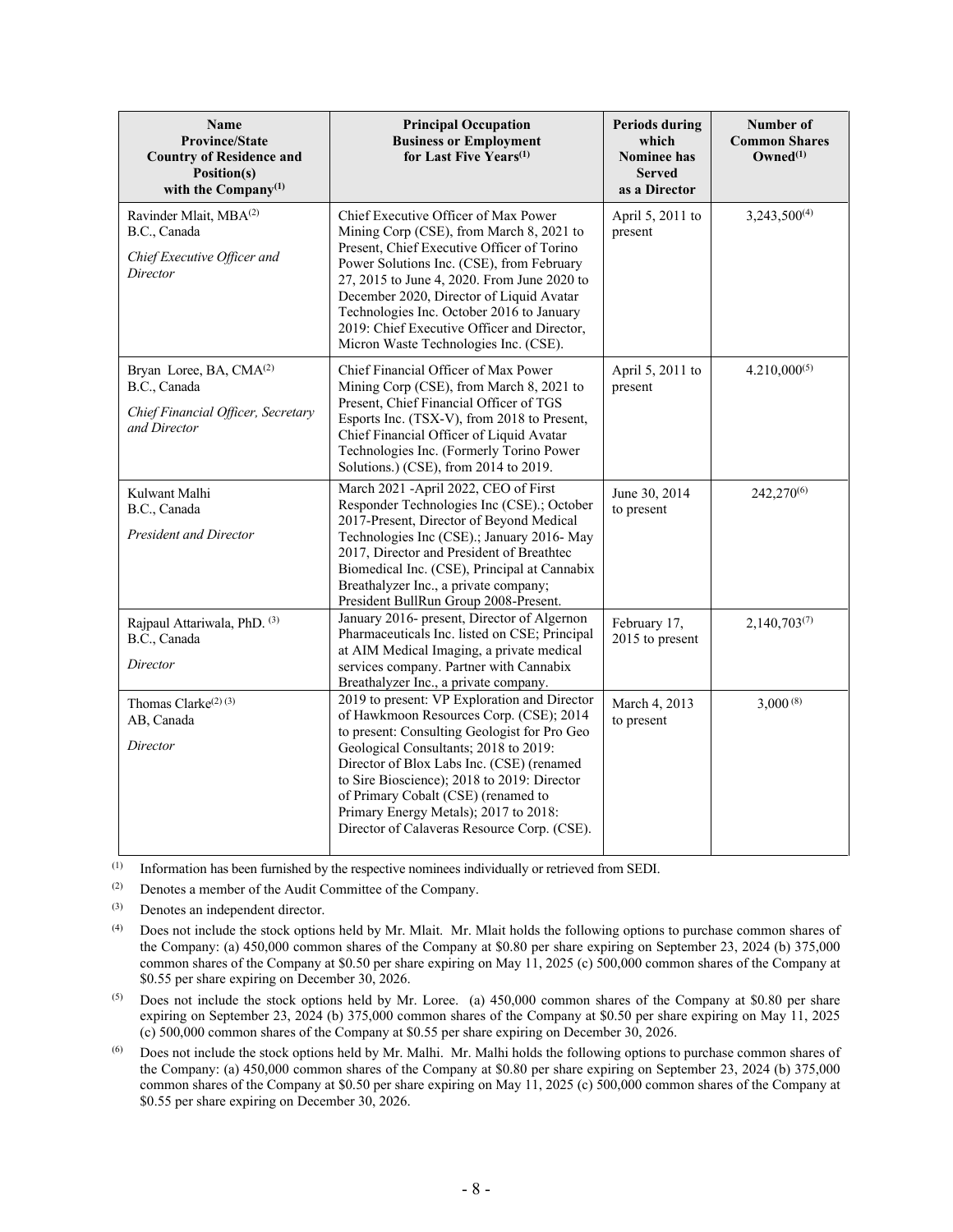- ( $7$ ) Does not include the stock options held by Mr. Attariwala. Mr. Attariwala holds the following options to purchase common shares of the Company: (a) 450,000 common shares of the Company at \$0.80 per share expiring on September 23, 2024 (b) 375,000 common shares of the Company at \$0.50 per share expiring on May 11, 2025 (c) 500,000 common shares of the Company at \$0.55 per share expiring on December 30, 2026.
- (8) Does not include the stock options held by Mr. Clarke. Mr. Clarke holds the following options to purchase common shares of the Company: (a) 45,000 common shares of the Company at \$0.80 per share expiring on September 23, 2024 (b) 80,000 common shares of the Company at \$0.55 per share expiring on December 30, 2026.

Management does not contemplate that any of its nominees will be unable to serve as directors. If any vacancies occur in the nominees listed above before the Meeting, then the Designated Persons intend to exercise discretionary authority to vote the Common Shares represented by proxy for the election of any other persons as directors.

The Company operates with a standing Audit Committee, consisting of Thomas Clarke, Bryan Loree and Ravinder Mlait.

# **Management recommends the approval of each of the nominees listed above for election as directors of the Company for the ensuing year.**

# **Corporate Cease Trade Orders**

Except as set forth below, no proposed director of the Company is, or within the ten (10) years before the date of this Information Circular has been, a director, chief executive officer or chief financial officer of any company that:

- (a) was subject to an order that was issued while the proposed director was acting in the capacity as director, chief executive officer or chief financial officer; or
- (b) was subject to an order that was issued after the proposed director ceased to be a director, chief executive officer or chief financial officer and which resulted from an event that occurred while that person was acting in the capacity as director, chief executive officer or chief financial officer.

Bryan Loree is the CFO and Director of TGS Esports Inc. ("TGS") which was subject to a Cease Trade Order ("CTO") issued by the British Columbia Securities Commission on November 4, 2021 for failure to file its audited annual financial statements. Subsequently, TGS filed its audited annual financials on December 16, 2021 and its first quarter on December 17, 2021. The CTO was revoked on December 23, 2021.

# **Bankruptcies**

Thomas Clarke entered into a personal consumer proposal with creditors as of January 2014 and the proposal was paid in full in January 2016. Beyond this, to the best of management's knowledge, no proposed director of the Company has, within 10 years before the date of this Information Circular, been a director or officer of any company that, while that person was acting in that capacity, or within a year of that person ceasing to act in that capacity, became bankrupt, made a proposal under any legislation relating to bankruptcy or insolvency, or was subject to or instituted any proceedings, arrangement or compromise with creditors, or had a receiver, receiver manager or trustee appointed to hold its assets.

#### **Penalties and Sanctions**

To the best of management's knowledge, no proposed director of the Company has been subject to: (a) any penalties or sanctions imposed by a court relating to securities legislation or by a securities regulatory authority or has entered into a settlement agreement with a securities regulatory authority; or (b) any other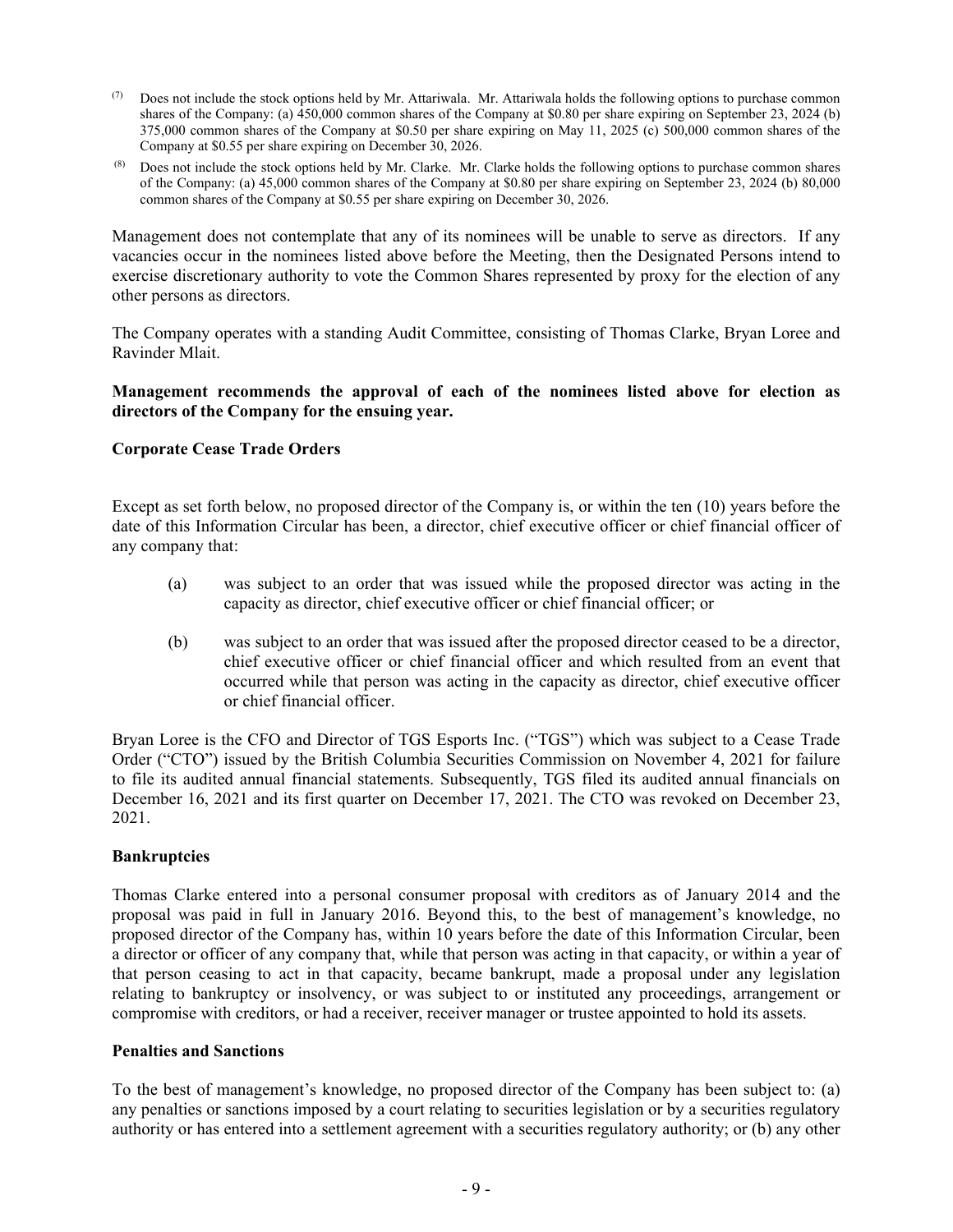penalties or sanctions imposed by a court or regulatory body that would likely be considered important to a reasonable securityholder in deciding whether to vote for a proposed director.

# **Conflicts of Interest**

To the best of our knowledge, there are no known existing or potential conflicts of interest among the Company and its directors or officers.

# **EXECUTIVE COMPENSATION**

# **Compensation Discussion and Analysis**

# **Interpretation**

"Named executive officer" ("**NEO**") means:

- A. a Chief Executive Officer ("**CEO**");
- B. a Chief Financial Officer ("**CFO**");
- C. each of the three most highly compensated executive officers, or the three most highly compensated individuals acting in a similar capacity, other than the CEO and CFO, at the end of the most recently completed financial year whose total compensation was, individually, more than \$150,000 for that financial year; and
- D. each individual who would be an NEO under paragraph (c) but for the fact that the individual was neither an executive officer of the Company, nor acting in a similar capacity, at the end of that financial year.

The NEOs who are the subject of this Compensation Discussion and Analysis are Ravinder Mlait, CEO, Bryan Loree, CFO and Kulwant Malhi, President.

# **Compensation Discussion and Analysis**

The Company's compensation program is intended to attract, motivate, reward and retain the management talent needed to achieve the Company's business objectives of improving overall corporate performance and creating long-term value for the Company's shareholders. The compensation program is intended to reward executive officers on the basis of individual performance and achievement of corporate objectives, including the advancement of the exploration and development goals of the Company. The Company's current compensation program is comprised of base salary or fees, short term incentives such as discretionary bonuses and long-term incentives such as stock options.

The Board has not created or appointed a compensation committee given the Company's current size and stage of development. All tasks related to developing and monitoring the Company's approach to the compensation of the Company's NEOs and directors are performed by the members of the Board. The compensation of the NEOs, directors and the Company's employees or consultants, if any, is reviewed, recommended and approved by the Board without reference to any specific formula or criteria. NEOs that are also directors of the Company are involved in discussion relating to compensation, and disclose their interest in and abstain from voting on compensation decision relating to them, as applicable, in accordance with the applicable corporate legislation.

In making compensation decisions, the Board strives to find a balance between short-term and long-term compensation and cash versus equity incentive compensation. Base salaries or fees and discretionary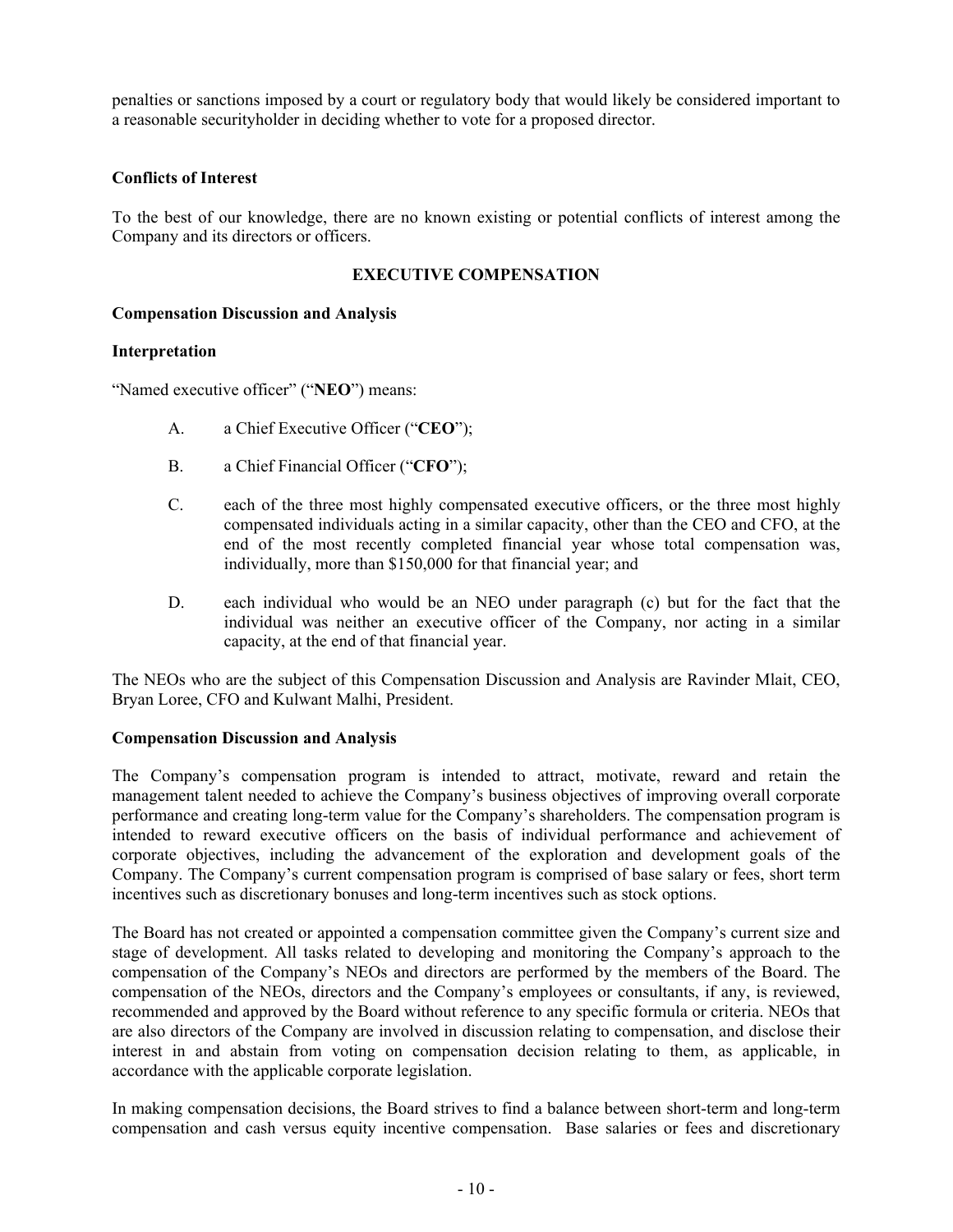cash bonuses primarily reward recent performance and incentive stock options encourage NEOs and directors to continue to deliver results over a longer period of time and serve as a retention tool. The annual salary or fee for each NEO, as applicable, is determined by the Board based on the level of responsibility and experience of the individual, the relative importance of the position to the Company, the professional qualifications of the individual and the performance of the individual over time. The NEOs' performances and salaries or fees are to be reviewed periodically. Increases in salary or fees are to be evaluated on an individual basis and are performance and market-based. The amount and award of cash bonuses to key executives and senior management is discretionary, depending on, among other factors, the financial performance of the Company and the position of a participant.

Given the Company's current stage of development, the implications of the risks associated with the Company's compensation policies and practices have not been considered by the Board. Under the Company's compensation policies and practices, NEOs and directors are not prevented from purchasing financial instruments, including prepaid variable forward contracts, equity swaps, collars or units of exchange funds, that are designed to hedge or offset a decrease in market value of equity securities granted as compensation or held, directly or indirectly, by the NEO or director.

# **Option-Based Awards**

The Company regards the strategic use of incentive stock options as a cornerstone of the Company's compensation plan. The Company is committed to long-term incentive programs that promote the continuity of an excellent management team and, therefore, the long-term success of the Company. The Company established a formal plan under which stock options may be granted to directors, officers, employees and consultants as an incentive to serve the Company in attaining its goal of improved shareholder value. It applies to personnel at all levels and continues to be one of the Company's primary tools for attracting, motivating and retaining qualified personnel which is critical to the Company's success. The Board is responsible for administering the Company's stock option plan and determining the type and amount of compensation to be paid to directors, officers, employees and consultants of the Company including the awards of any stock options under a stock option plan. Stock options are typically part of the overall compensation package for executive officers. See "Particulars of Matters to be Acted Upon – Approval of Stock Option Plan" for further details regarding the Company's incentive stock option plan.

All grants of stock options to the NEOs are reviewed and approved by the Board. In evaluating option grants to an NEO, the Board evaluates a number of factors including, but not limited to: (i) the number of options already held by such NEO; (ii) a fair balance between the number of options held by the NEO concerned and the other executives of the Company, in light of their responsibilities and objectives; and (iii) the value of the options (generally determined using a Black-Scholes analysis) as a component in the NEO's overall compensation package.

# **Summary Compensation Table**

The following table presents information concerning all compensation paid, payable, awarded, granted, given, or otherwise provided, directly or indirectly, to NEOs by the Company for services in all capacities to the Company during the three most recently completed financial years: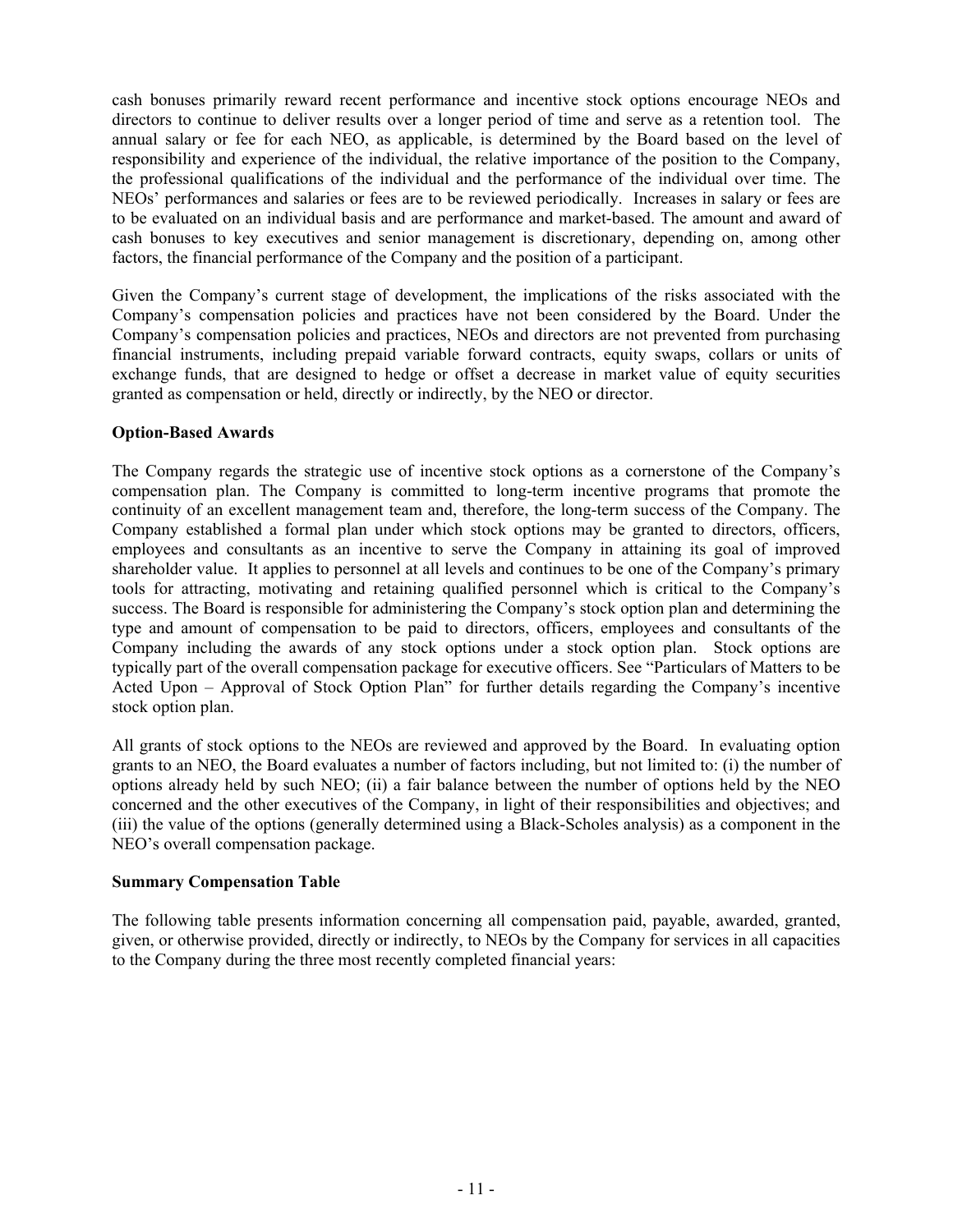|                                                                                    |      |                             | Share-<br><b>based</b> | Option-                       |                                            | <b>Non-Equity Incentive</b><br><b>Plan Compensation</b><br>(5) |                                   | <b>All</b><br>Other         |                                            |
|------------------------------------------------------------------------------------|------|-----------------------------|------------------------|-------------------------------|--------------------------------------------|----------------------------------------------------------------|-----------------------------------|-----------------------------|--------------------------------------------|
| <b>Name</b><br>and Principal Position                                              | Year | <b>Salary</b><br><b>(S)</b> | Award<br>S<br>$(\$)$   | based<br><b>Awards</b><br>(S) | Annual<br><b>Incentive</b><br><b>Plans</b> | Long-term<br>Incentive<br><b>Plans</b>                         | <b>Pension</b><br>Value<br>$(\$)$ | Compen-<br>sation<br>$(\$)$ | <b>Total</b><br>Compensation<br><b>(S)</b> |
|                                                                                    | 2021 | 150,000                     | Nil                    | 130,827                       | Nil                                        | Nil                                                            | Nil                               | Nil                         | 280,827                                    |
| Ravinder Mlait<br>Chief Executive Officer                                          | 2020 | 150,000                     | Nil                    | 237,771                       | Nil                                        | Nil                                                            | Nil                               | Nil                         | 387,771                                    |
| and Director $(4)$                                                                 | 2019 | 142,000                     | Nil                    | 443,631                       | Nil                                        | Nil                                                            | Nil                               | Nil                         | 585,631                                    |
| Bryan Loree<br>Chief Financial Officer<br>and Director <sup><math>(5)</math></sup> | 2021 | 132,000                     | Nil                    | 130,827                       | Nil                                        | Nil                                                            | Nil                               | Nil                         | 262,827                                    |
|                                                                                    | 2020 | 132,000                     | Nil                    | 237,771                       | Nil                                        | Nil                                                            | Nil                               | Nil                         | 369,771                                    |
|                                                                                    | 2019 | 124,000                     | Nil                    | 443,631                       | Nil                                        | Nil                                                            | Nil                               | Nil                         | 567,631                                    |
| Kulwant Malhi<br>President and Director <sup>(6)</sup>                             | 2021 | 168,000                     | Nil                    | 130,827                       | Nil                                        | Nil                                                            | Nil                               | Nil                         | 298,827                                    |
|                                                                                    | 2020 | 168,000                     | Nil                    | 237,771                       | Nil                                        | Nil                                                            | Nil                               | Nil                         | 405,771                                    |
|                                                                                    | 2019 | 168,000                     | Nil                    | 443,631                       | Nil                                        | Nil                                                            | Nil                               | Nil                         | 611,631                                    |

1. "Share-based Awards" means an award under an equity incentive plan of equity-based instruments that do not have option-like features, including, for greater certainty, common shares, restricted shares, restricted share units, deferred share units, phantom shares, phantom share units, common share equivalent units, and stock.

2. "Option-based Awards" means an award under an equity incentive plan of options, including, for greater certainty, share options, share appreciation rights, and similar instruments that have option-like features.

3. "Non-equity Incentive Plan Compensation" includes all compensation under an incentive plan or portion of an incentive plan that is not an equity incentive plan.

- 4. Ravinder Mlait was appointed as a director of the Company on April 5, 2011 and as President and Chief Executive Officer on the same date. On July 21, 2014 and subsequent to the year ended April 30, 2014, Ravinder Mlait resigned as President and Kulwant Malhi was appointed as President of the Company.
- 5. Bryan Loree was appointed a director of the Company on April 5, 2011 and as Chief Financial Officer on the same date.
- 6. Kulwant Malhi was appointed a director of the Company on June 30, 2014 and as President on the same date.

#### *Narrative Discussion*

Other than as set forth above, no NEO of the Company has received, during the most recently completed financial year, compensation pursuant to:

- (a) compensation for committee participation or special assignments;
- (b) any other arrangement, in addition to, or in lieu of, any standard arrangement, for the compensation of NEOs in their capacity as NEOs; or

# **Incentive Plan Awards**

An "incentive plan" is any plan providing compensation that depends on achieving certain performance goals or similar conditions within a specified period. An "incentive plan award" means compensation awarded, earned, paid, or payable under an incentive plan.

The following table sets forth information in respect of all share-based awards and option-based awards outstanding at the end of the most recently completed financial year ended April 30, 2021 to the NEOs of the Company: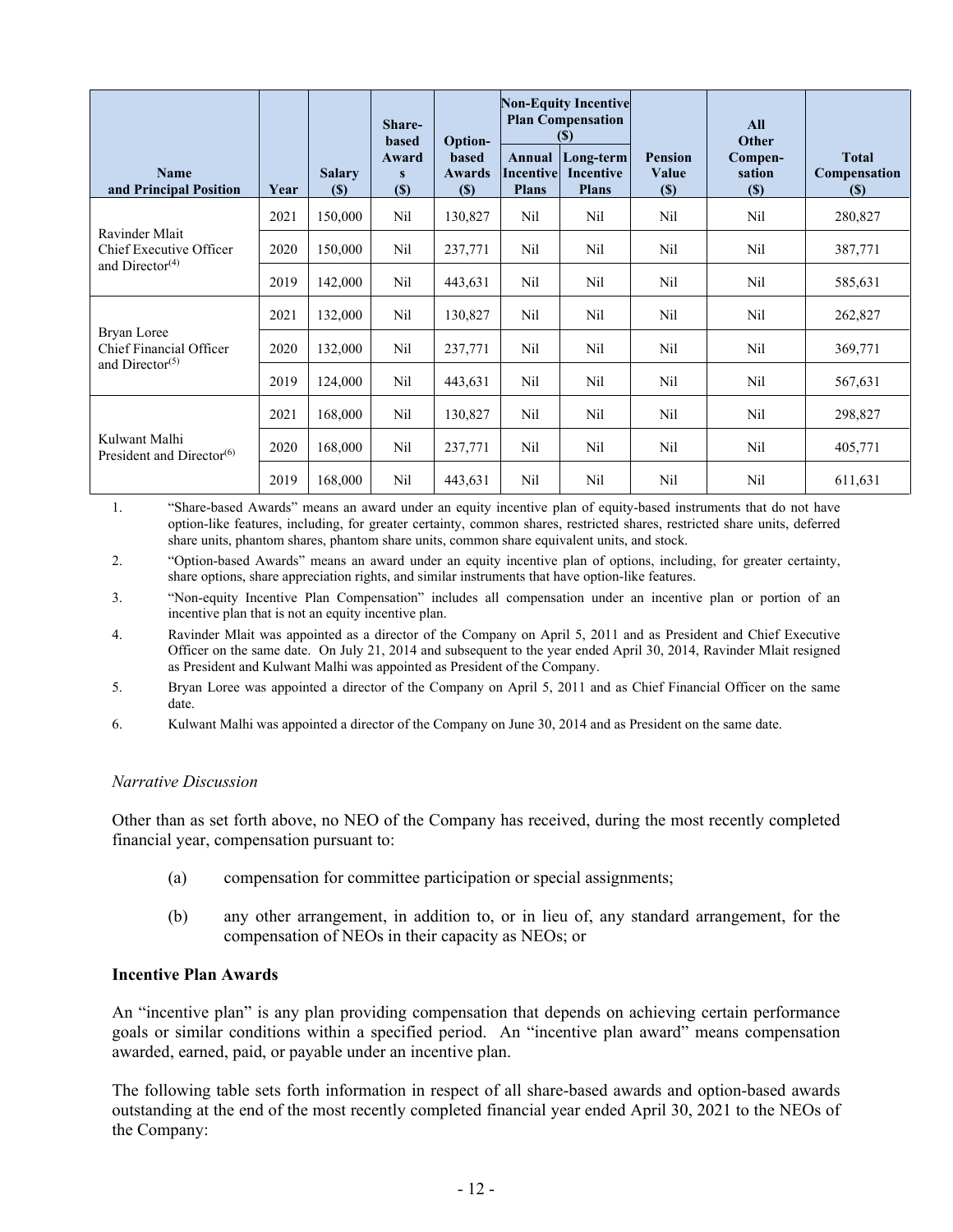|                      |                                                                             | <b>Option-based Awards</b>       |                                  |                                                                      | <b>Share-based Awards</b>                                                      |                                                                                            |
|----------------------|-----------------------------------------------------------------------------|----------------------------------|----------------------------------|----------------------------------------------------------------------|--------------------------------------------------------------------------------|--------------------------------------------------------------------------------------------|
| <b>Name</b>          | Number of<br>securities<br>underlying<br>unexercised<br>options<br>$^{(#)}$ | Option<br>exercise<br>price (\$) | <b>Option expiration</b><br>date | Value of<br>unexercised<br>in-the<br>money<br>options<br><b>(\$)</b> | Number of<br>shares<br>or units<br>of shares<br>that have<br>not vested<br>(#) | Market or<br>payout value<br>of share-based<br>awards<br>that have<br>not vested<br>$(\$)$ |
| Ravinder             | 600,000                                                                     | 0.35                             | May 12, 2021                     | $$594,000^{(4)}$                                                     | Nil                                                                            | Nil                                                                                        |
| Mlait <sup>(1)</sup> | 500,000                                                                     | 0.85                             | January 24, 2022                 | \$245,000 $(5)$                                                      | Nil                                                                            | Nil                                                                                        |
| <b>CEO</b>           | 450,000                                                                     | 0.80                             | Sept 23, 2024                    | $$243,000^{(6)}$                                                     | Nil                                                                            | Nil                                                                                        |
| <b>Bryan</b>         | 600,000                                                                     | 0.35                             | May 12, 2021                     | $$594,000^{(4)}$                                                     | Nil                                                                            | Nil                                                                                        |
| Loree <sup>(2)</sup> | 500,000                                                                     | 0.85                             | January 24, 2022                 | $$245,000^{(5)}$                                                     | Nil                                                                            | Nil                                                                                        |
| <b>CFO</b>           | 450,000                                                                     | 0.80                             | Sept 23, 2024                    | $$243,000^{(6)}$                                                     | Nil                                                                            | Nil                                                                                        |
| Kulwant              | 600,000                                                                     | 0.35                             | May 12, 2021                     | \$594,000 <sup>(4)</sup>                                             | Nil                                                                            | Nil                                                                                        |
| Malhi <sup>(3)</sup> | 500,000                                                                     | 0.85                             | January 24, 2022                 | \$245,000 <sup>(5)</sup>                                             | Nil                                                                            | Nil                                                                                        |
| President            | 450,000                                                                     | 0.80                             | Sept 23, 2024                    | $$243,000^{(6)}$                                                     | Nil                                                                            | Nil                                                                                        |

(1) Ravinder Mlait was appointed as a director of the Company on April 5, 2011 and as President and Chief Executive Officer of the Company on the same date. On July 21, 2014, Ravinder Mlait resigned as President and Kulwant Malhi was appointed as President of the Company.

(2) Bryan Loree was appointed as a director of the Company on April 5, 2011 and as Chief Financial Officer of the Company on the same date.

(3) On July 21, 2014 Kulwant Malhi was appointed as President of the Company.

- (4) The options had \$594,000 value as at April 30, 2021 as the market price of \$1.34 exceeded the exercise price of \$0.35 on such date.
- (5) The options had \$245,000 value as at April 30, 2021 as the market price of \$1.34 exceeded the exercise price of \$0.85 on such date.
- (6) The options had \$243,000 value as at April 30, 2021 as the market price of \$1.34 exceeded the exercise price of \$0.80 on such date.

#### *Incentive Plan Awards – Value Vested or Earned During the Year*

The following table presents information concerning value vested with respect to option-based awards and share-based awards for each NEO during the most recently completed financial year ended April 30, 2021:

| <b>Name</b>                              | Option-based awards -<br><b>Value vested</b><br>during the year<br>$\left( \mathbb{S}\right)$ | Share-based awards $-$<br>Value vested<br>during the year<br><b>(\$)</b> | Non-equity incentive<br>plan compensation -<br>Value earned during the year<br>$\left( \mathbb{S}\right)$ |
|------------------------------------------|-----------------------------------------------------------------------------------------------|--------------------------------------------------------------------------|-----------------------------------------------------------------------------------------------------------|
| Ravinder Mlait $(1)$<br><b>CEO</b>       | Nil                                                                                           | Nil                                                                      | Nil                                                                                                       |
| Bryan Loree <sup>(3)</sup><br><b>CFO</b> | Nil                                                                                           | Nil                                                                      | Nil                                                                                                       |
| Kulwant Malhi $^{(3)}$<br>President      | Nil                                                                                           | Nil                                                                      | Nil                                                                                                       |

(1) Ravinder Mlait was appointed as a director of the Company on April 5, 2011 and as President and Chief Executive Officer of the Company on the same date. On July 21, 2014, Ravinder Mlait resigned as President and Kulwant Malhi was appointed as President of the Company.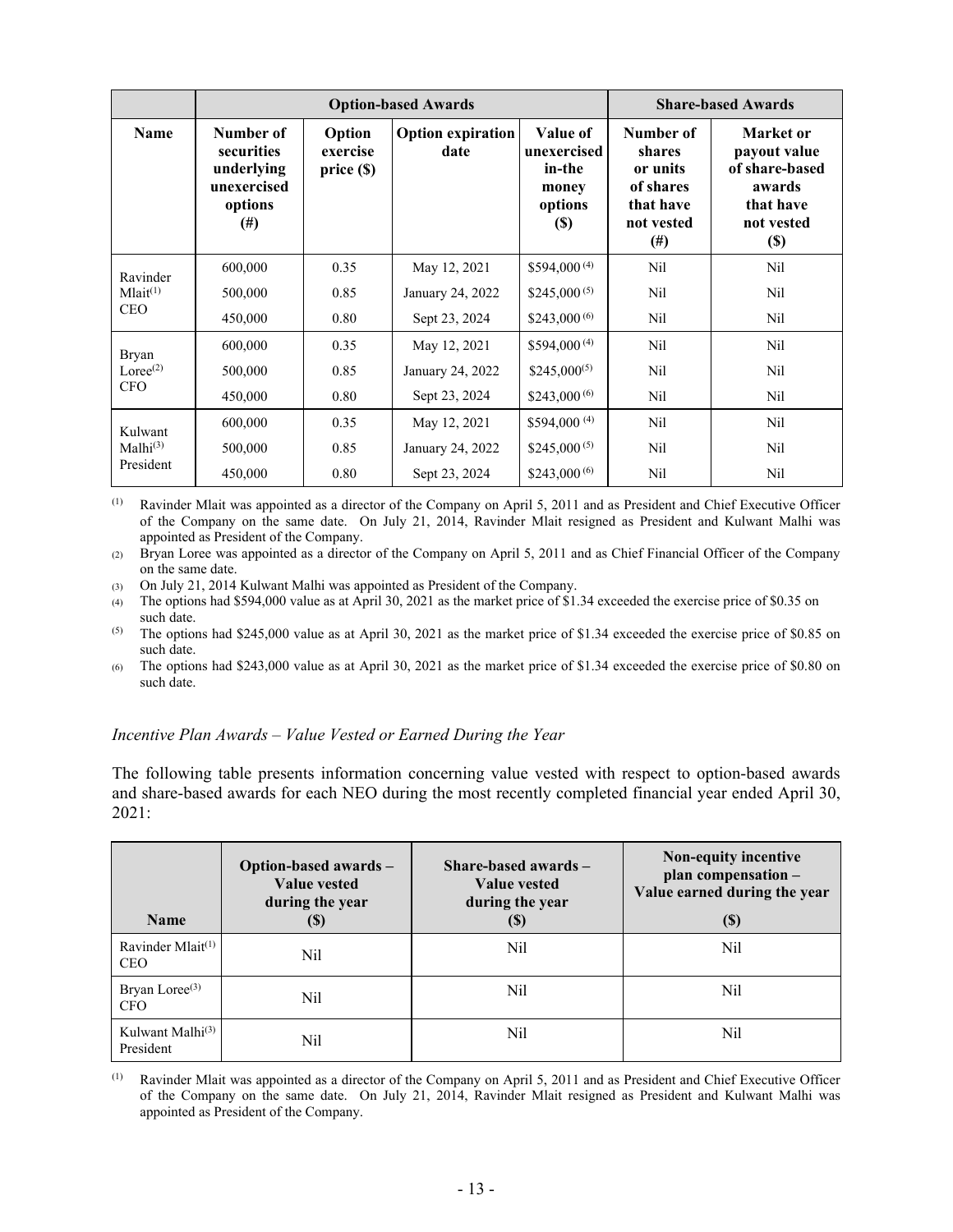- (2) Bryan Loree was appointed as a director of the Company on April 5, 2011 and as Chief Financial Officer of the Company on the same date.
- (3) On July 21, 2014, Kulwant Malhi was appointed as President of the Company.

Refer to the sections titled "Compensation Discussion and Analysis" and "Share-Based and Option-Based Awards", above, and "Particulars of Other Matters To Be Acted Upon - Approval of Stock Option Plan", below, for a description of all plan based awards and their significant terms. A copy of the Company's current incentive stock option plan is available under the Company's profile on SEDAR at www.sedar.com and a copy of the proposed incentive stock option plan will be available to Shareholders for review at the head office of the Company during normal business hours up to the date of the Meeting and at the Meeting. There was no re-pricing of stock options under the stock option plan or otherwise during the Company's most recently completed financial year ended April 30, 2020.

#### **Pension Plan Benefits**

The Company does not have a pension plan that provides for payments or benefits to the NEOs at, following, or in connection with retirement.

# *Defined Benefits Plans*

The Company does not have a pension plan that provide for payments or benefits at, following, or in connection with retirement, excluding defined contribution plans.

# *Defined Contribution Plans*

The Company does not have a pension plan that provides for payments or benefits at, following or in connection with retirement, excluding defined benefit plans.

# *Deferred Compensation Plans*

The Company does not have any deferred compensation plan with respect to any NEO.

#### **Termination and Change of Control Benefits**

On February 20, 2013, the Company entered into employment agreements with two NEOs (Bryan Loree and Ravinder Mlait). Subsequently on June 15, 2014, the Company entered into consulting agreements with Bryan Loree and Ravinder Mlait which superseded the prior employment agreements. On June 15, 2014, the Company entered into a consulting agreement with NEO, Kulwant Malhi. The 3 consulting agreements provide that in the event of position changes for any reason, or if there is a change of control, the Company will pay the NEO a minimum of eighteen months' salary if any such change happens. In event of termination, the Company will pay the consultant four month's salary for each year that the consultant has been a consultant to the Company, with a minimum of twelve months' salary payable for any termination before the third anniversary of the commencement of the agreements. With the interested directors abstaining, the Board approved the consulting agreements.

#### **Director Compensation**

Director, Dr. Rajpaul Attariwala also serves as the Company's primary technical advisor and is compensated for services under a management consulting agreement. The board of directors of the Company as at the end of the prior fiscal year consisted of Kulwant Malhi, Ravinder Mlait, Rajpaul Attariwala, Bryan Loree and Thomas Clarke.

#### *Narrative Discussion*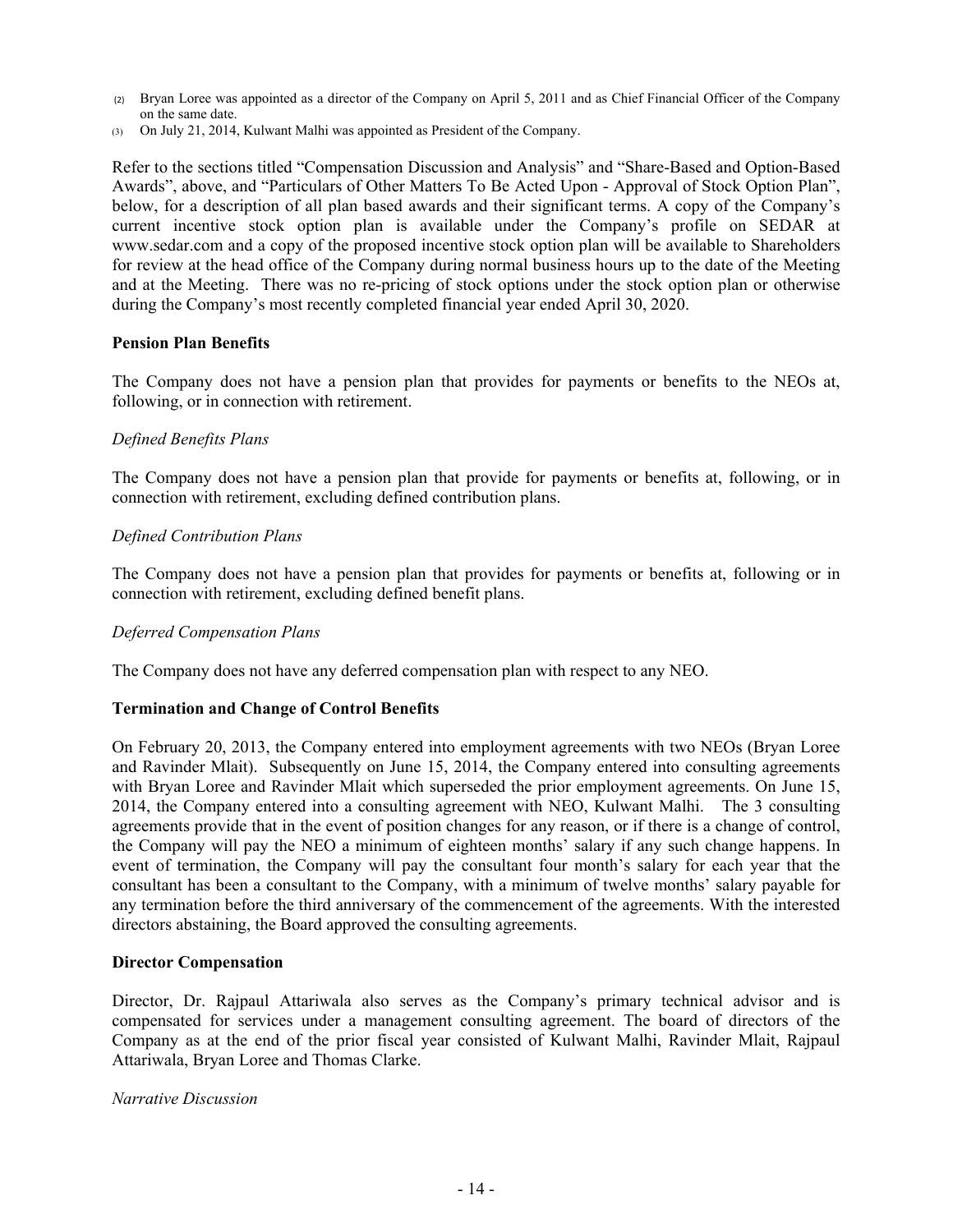Director, Dr. Rajpaul Attariwala also serves the Company as a technical advisor and is compensated for services under a management consulting agreement. Beyond this, the Company does not have any arrangements, standard or otherwise, pursuant to which non-NEO directors are compensated by the Company for their services in their capacity as directors, or for committee participation, involvement in special assignments or for services as consultants or experts. The Board intends to continue to compensate directors primarily through the grant of stock options and reimbursement of expenses incurred by such persons acting as directors of the Company.

Refer to the sections titled "Compensation Discussion and Analysis" and "Share-Based and Option-Based Awards", above, and "Particulars of Other Matters To Be Acted Upon - Approval of Stock Option Plan", below, for a description of all plan based awards and their significant terms. A copy of the Company's current incentive stock option plan is available under the Company's profile on SEDAR at www.sedar.com and a copy of the proposed incentive stock option plan will be available to Shareholders for review at the head office of the Company during normal business hours up to the date of the Meeting and at the Meeting. There was no re-pricing of stock options under the stock option plan or otherwise during the Company's most recently completed financial year ended April 30, 2021.

# **Director Compensation Table**

The following table sets forth the details of all compensation provided to the Company's directors, other than the NEOs, during the Company's most recently completed financial year (April 30, 2021).

| <b>Name</b>                   | Fees<br>earned<br>(\$) | <b>Share-based</b><br>awards<br>(\$) | Option-<br>based<br>awards<br><b>(\$)</b> | Non-equity<br>incentive<br>plan<br>compensation | <b>Pension</b><br>value<br>$(\$\)$ | All other<br>compensation<br>$\left( \mathbb{S}\right)$ | <b>Total</b><br>(S) |
|-------------------------------|------------------------|--------------------------------------|-------------------------------------------|-------------------------------------------------|------------------------------------|---------------------------------------------------------|---------------------|
| Rai Attariwala <sup>(1)</sup> | \$132,000              | Nil                                  | 130.827                                   | Nil                                             | Nil                                | Nil                                                     | 262,827             |
| Thomas Clarke <sup>(2)</sup>  | Nil                    | Nil                                  | 22,677                                    | Nil                                             | Nil                                | Nil                                                     | 22,677              |

(1) Raj Attariwala was appointed as a director of the Company on February 17, 2015.

(2) Thomas Clarke has been a director of the Company since March 4, 2013.

# **Share-Based Awards, Options-Based Awards and Non-Equity Incentive Plan Compensation**

Incentive Plan Awards - Outstanding Share-Based Awards and Option-Based Awards

The following table sets forth information in respect of all share-based awards and option-based awards outstanding at the end of the most recently completed financial year to the directors of the Company. Other than NEOs, whose compensation is fully reflected in the summary compensation table for the NEO's during the Company's most recently completed financial year (April 30, 2021):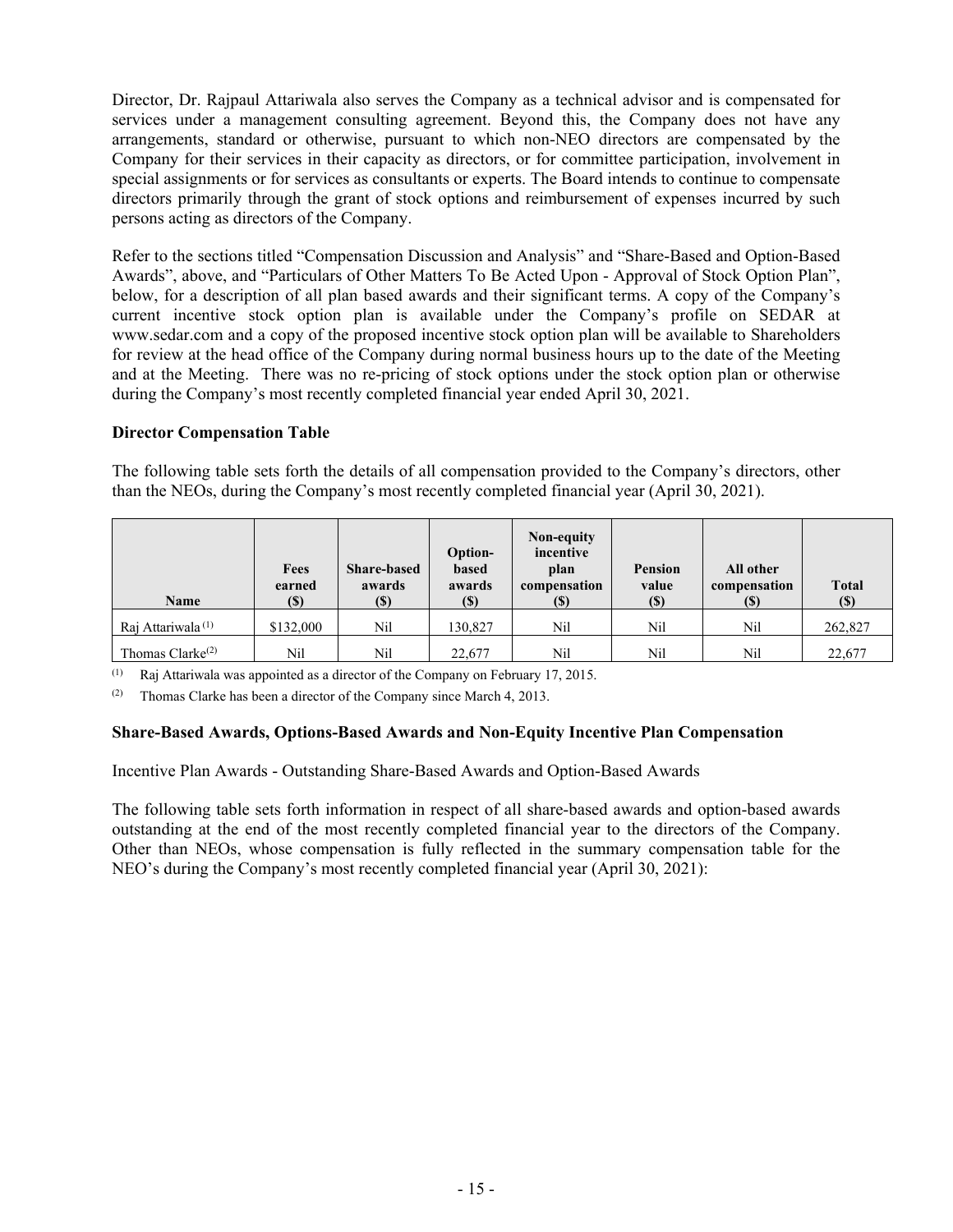|                |                                                                              | <b>Option-based Awards</b>            | <b>Share-based Awards</b>    |                                                           |                                                                                |                                                                                                                          |
|----------------|------------------------------------------------------------------------------|---------------------------------------|------------------------------|-----------------------------------------------------------|--------------------------------------------------------------------------------|--------------------------------------------------------------------------------------------------------------------------|
| <b>Name</b>    | Number of<br>securities<br>underlying<br>unexercised<br>options<br>$^{(\#)}$ | Option<br>exercise<br>price<br>$(\$)$ | Option<br>expiration<br>date | Value of<br>unexercised<br>in-the-money<br>options<br>(S) | Number of<br>shares or<br>units of shares<br>that have<br>not vested<br>$(\#)$ | <b>Market</b> or<br>payout<br>value of<br>share-based<br>awards<br>that have<br>not vested<br>$\left( \mathbb{S}\right)$ |
|                | 300,000                                                                      | 0.35                                  | May 12, 2021                 | \$297,000 <sup><math>(1)</math></sup>                     | N/A                                                                            | N/A                                                                                                                      |
| Raj Attariwala | 300,000                                                                      | 0.85                                  | January 24, 2022             | $$147,000^{(2)}$                                          | N/A                                                                            | N/A                                                                                                                      |
|                | 450,000                                                                      | 0.80                                  | Sept 23, 2021                | $$243,000^{(3)}$                                          | N/A                                                                            | N/A                                                                                                                      |
| Thomas Clarke  | 40,000                                                                       | 0.80                                  | Sept 23, 2021                | \$21,600 $(4)$                                            | N/A                                                                            | N/A                                                                                                                      |

(1) The options had \$297,000 value as at April 30, 2021 as the market price of \$1.34 exceeded the exercise price of \$0.35 on such date.

(2) The options had \$147,000 value as at April 30, 2021 as the market price of \$1.34 exceeded the exercise price of \$0.85 on such date.

(3) The options had \$243,000 value as at April 30, 2021 as the market price of \$1.34 exceeded the exercise price of \$0.80 on such date.

(4) The options had \$21,600 value as at April 30, 2021 as the market price of \$1.34 exceeded the exercise price of \$0.80 on such date.

# **Incentive Plan Awards – Value Vested or Earned During the Most Recently Completed Financial Year**

The following table presents information concerning value vested with respect to option-based awards and share-based awards for the directors of the Company during the most recently completed financial year ended April 30, 2021. Other than NEOs, whose compensation is fully reflected in the summary compensation table for the NEO's:

| <b>Name</b>    | <b>Option-based</b><br>awards - Value vested<br>during the year | <b>Share-based</b><br>awards – Value<br>vested during the year<br>(S) | Non-equity incentive plan<br>compensation - Value earned<br>during the year |
|----------------|-----------------------------------------------------------------|-----------------------------------------------------------------------|-----------------------------------------------------------------------------|
| Raj Attariwala | Nil                                                             | Nil                                                                   | Nil                                                                         |
| Thomas Clarke  | Nil                                                             | Ni                                                                    | Nil                                                                         |

Long Term Incentive Plans

The Company does not have a Long-Term Incentive Plan pursuant to which it provides compensation intended to motivate performance over a period greater than one financial year.

Termination of Employment, Change in Responsibilities and Employment Contracts

On February 20, 2013, the Company entered into employment agreements with two NEOs (Bryan Loree and Ravinder Mlait). Subsequently on June 15, 2014, the Company entered into consulting agreements with Bryan Loree and Ravinder Mlait which superseded the prior employment agreements. On June 15, 2014, the Company entered into a consulting agreement with NEO, Kulwant Malhi. The three consulting agreements provide that in the event of position changes for any reason, or if there is a change of control, the Company will pay the NEO a minimum of eighteen months' salary if any such change happens. In event of termination, the Company will pay the consultant four month's salary for each year that the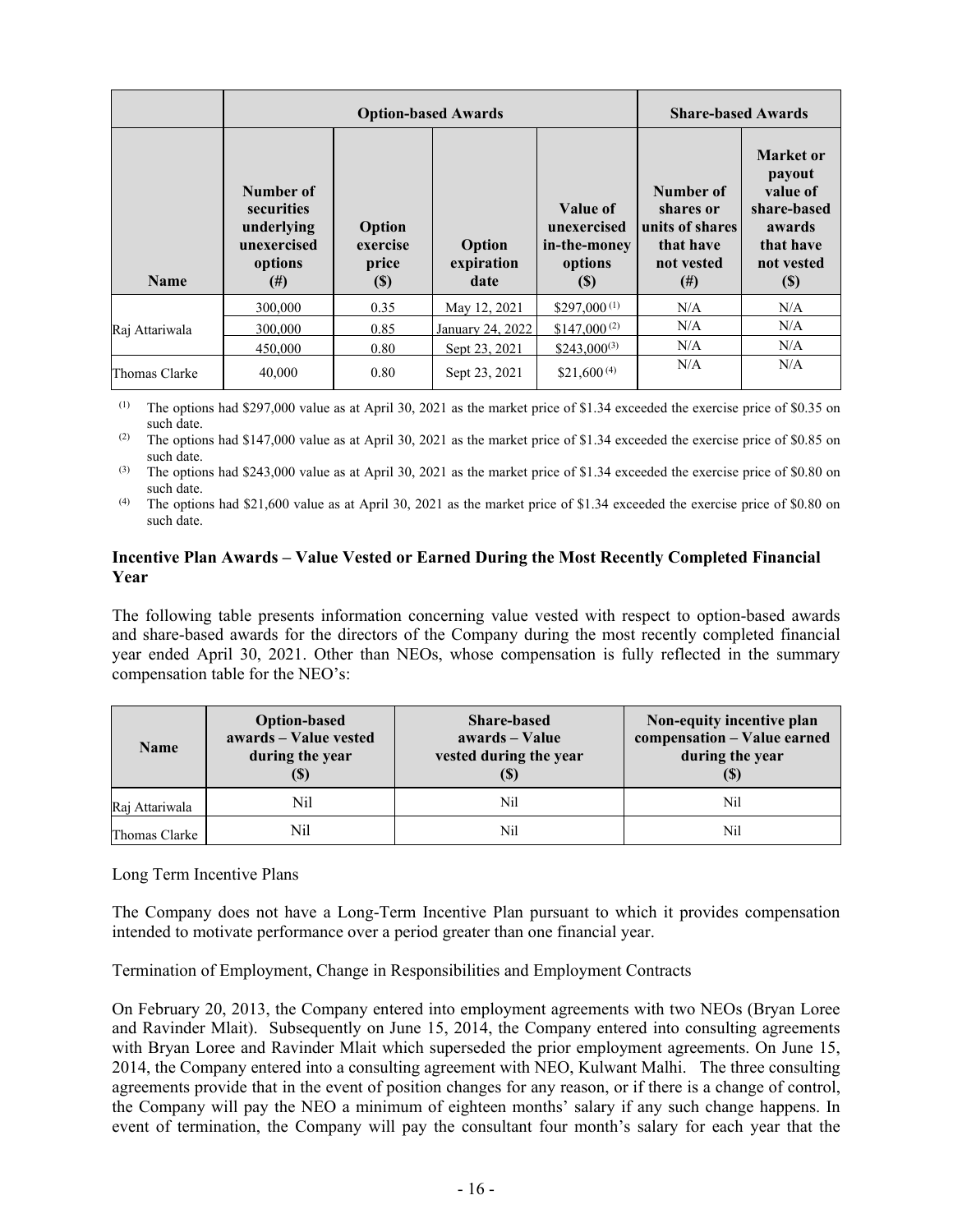consultant has been a consultant to the Company, with a minimum of twelve months' salary payable for any termination before the third anniversary of the commencement of the agreements.

# **SECURITIES AUTHORIZED FOR ISSUANCE UNDER EQUITY COMPENSATION PLANS**

The following table sets out, as of the end of the Company's fiscal year ended April 30, 2021, all required information with respect to compensation plans under which equity securities of the Company are authorized for issuance:

| Plan<br>Category                                            | <b>Number of securities</b><br>to be issued upon<br>exercise of outstanding<br>options, warrants<br>and rights<br>$\left( a\right)$ | Weighted-average<br>exercise price<br>of outstanding<br>options, warrants<br>and rights<br>(b) | <b>Number of securities</b><br>remaining available for<br>future issuance under<br>equity compensation plans<br>(excluding securities<br>reflected in column (a))<br>$(c)$ <sup>(1)</sup> |
|-------------------------------------------------------------|-------------------------------------------------------------------------------------------------------------------------------------|------------------------------------------------------------------------------------------------|-------------------------------------------------------------------------------------------------------------------------------------------------------------------------------------------|
| Equity compensation<br>plans approved by<br>securityholders | 8,940,000                                                                                                                           | \$0.66                                                                                         | 2,297,910                                                                                                                                                                                 |
| <b>Total</b>                                                | 8,940,000                                                                                                                           | \$0.66                                                                                         | 2,297,910                                                                                                                                                                                 |

(1) Based on 10% rolling stock option plan of 2,297,910 stock options available for grant  $(10\% \text{ of } 112,379,104 \text{ issued}$  and outstanding common shares as at April 30, 2021), minus the number of stock options granted of 8,940,000.

# **INDEBTEDNESS OF DIRECTORS AND EXECUTIVE OFFICERS**

To the best of management's knowledge, no director or executive officer of the Company is indebted to the Company as of thirty days before the date of this Information Circular other than indebtedness incurred in the ordinary course of business, if any.

# **INTEREST OF INFORMED PERSONS IN MATERIAL TRANSACTIONS**

Unless otherwise disclosed herein, no informed person or proposed nominee for election as a director, or any associate or affiliate of any of the foregoing, has or has had any material interest, direct or indirect, in any transaction or proposed transaction since the commencement of the Company's most recently completed financial year, which has materially affected or will materially affect the Company or any of its subsidiaries, other than as disclosed by the Company during the course of the year or as disclosed herein.

# **APPOINTMENT OF AUDITOR**

At the Meeting, Shareholders will be asked to vote for the appointment of Saturna Group Chartered Professional Accountants LLP to serve as auditor of the Company for the fiscal year ending April 30, 2022, at a remuneration to be fixed by the Board.

**Management recommends the appointment of Saturna Group Chartered Professional Accountants LLP, to serve as auditor of the Company for the fiscal year ending April 30, 2022 at a remuneration to be fixed by the Board.**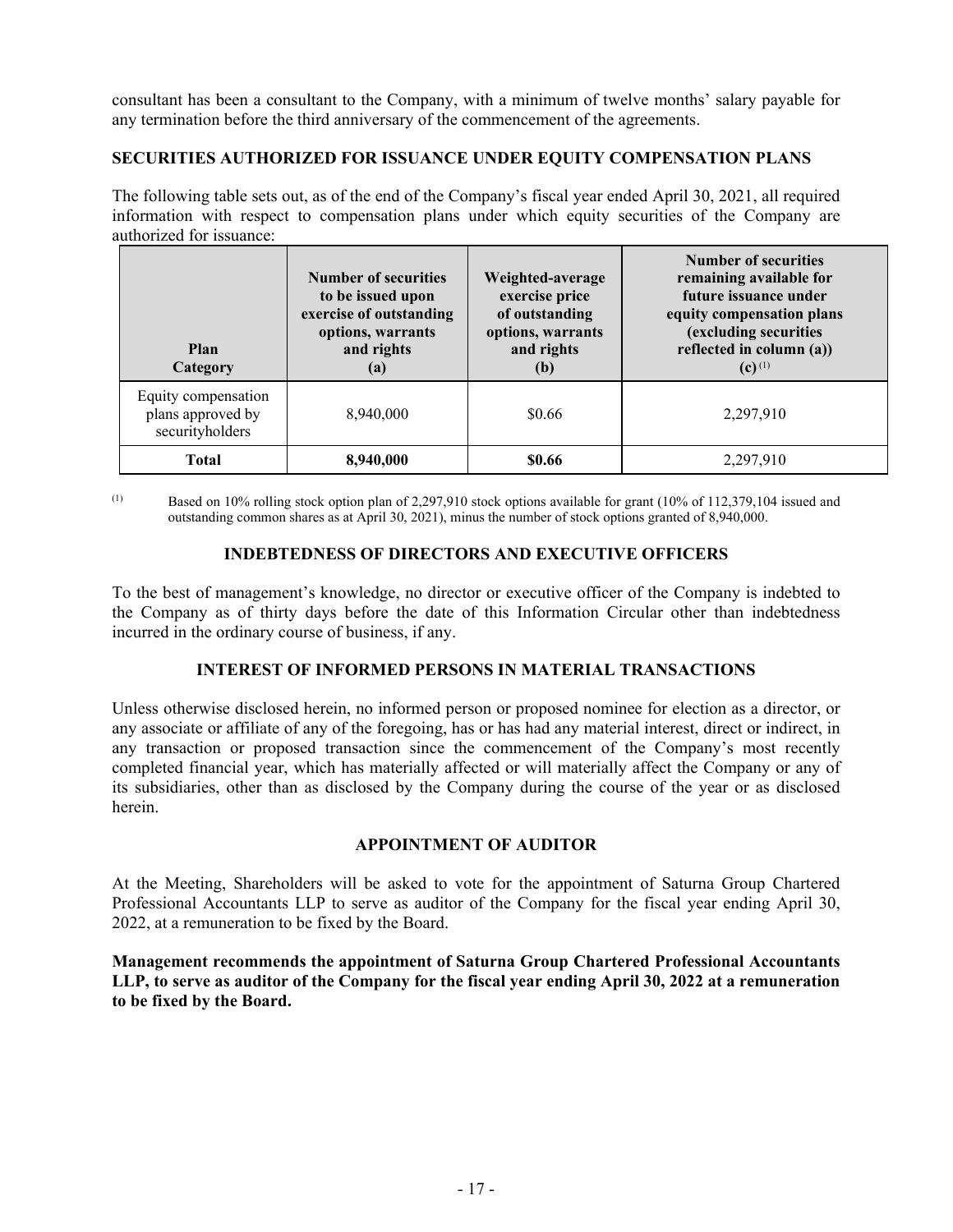# **AUDIT COMMITTEE DISCLOSURE**

# (ii) General

The Audit Committee is a standing committee of the Board of Directors, the primary function of which is to assist the Board of Directors in fulfilling its financial oversight responsibilities, which will include monitoring the quality and integrity of the Company's financial statements and the independence and performance of the Company's external auditor, acting as a liaison between the Board of Directors and the Company's external auditor, reviewing the financial information that will be publicly disclosed and reviewing all audit processes and the systems of internal controls management and the Board of Directors have established.

# (iii) Audit Committee Charter

The Board of Directors has adopted the Audit Committee Charter, which sets out the Audit Committee's mandate, organization, powers and responsibilities. The Audit Committee Charter is available for review in schedule A attached.

# (iv) Composition

The Audit Committee currently consists of the following three directors. Also indicated is whether they are 'independent' and 'financially literate'.

| <b>Name of Member</b> | Independent $(1)$ | Financially Literate <sup>(2)</sup> |
|-----------------------|-------------------|-------------------------------------|
| Ravinder Mlait        | No                | Yes                                 |
| Thomas Clarke         | Yes               | Yes                                 |
| Bryan Loree           | Nο                | Yes                                 |

#### *Notes:*

*(2) A member of the Audit Committee is financially literate if he has the ability to read and understand a set of financial statements that present a breadth and level of complexity of accounting issues that are generally comparable to the breadth and complexity of the issues that can reasonably be expected to be raised by the Company's financial statements.*

Because the shares of the Company are listed on the Exchange, it is categorized as a venture issuer. As a result, National Instrument 52-110 Audit Committees ("**NI 52-110**") exempts the members of the Company's Audit Committee from being independent.

# (v) Relevant Education and Experience

The education and experience of each audit committee member that is relevant to the performance of his responsibilities as an audit committee member is as follows:

**Ravinder Mlait** – Mr. Mlait holds a Master of Business Administration from Royal Roads University in British Columbia with a specialization in Executive Management and his BA (Economics) from Simon Fraser University and has served as an executive with companies listed on the TSX Venture exchange and CSE. Mr. Mlait has completed the Canadian Securities Course. Mr. Mlait's public company experience along with specific courses taken on accounting and finance during his graduate and undergraduate education provides him relevant knowledge to understand financial statements.

*<sup>(1)</sup> A member of the Audit Committee is independent if he has no direct or indirect 'material relationship' with the Company. A material relationship is a relationship which could, in the view of the Board of Directors, reasonably interfere with the exercise of a member's independent judgment. An executive officer of the Company, such as the President or Secretary, is deemed to have a material relationship with the Company.*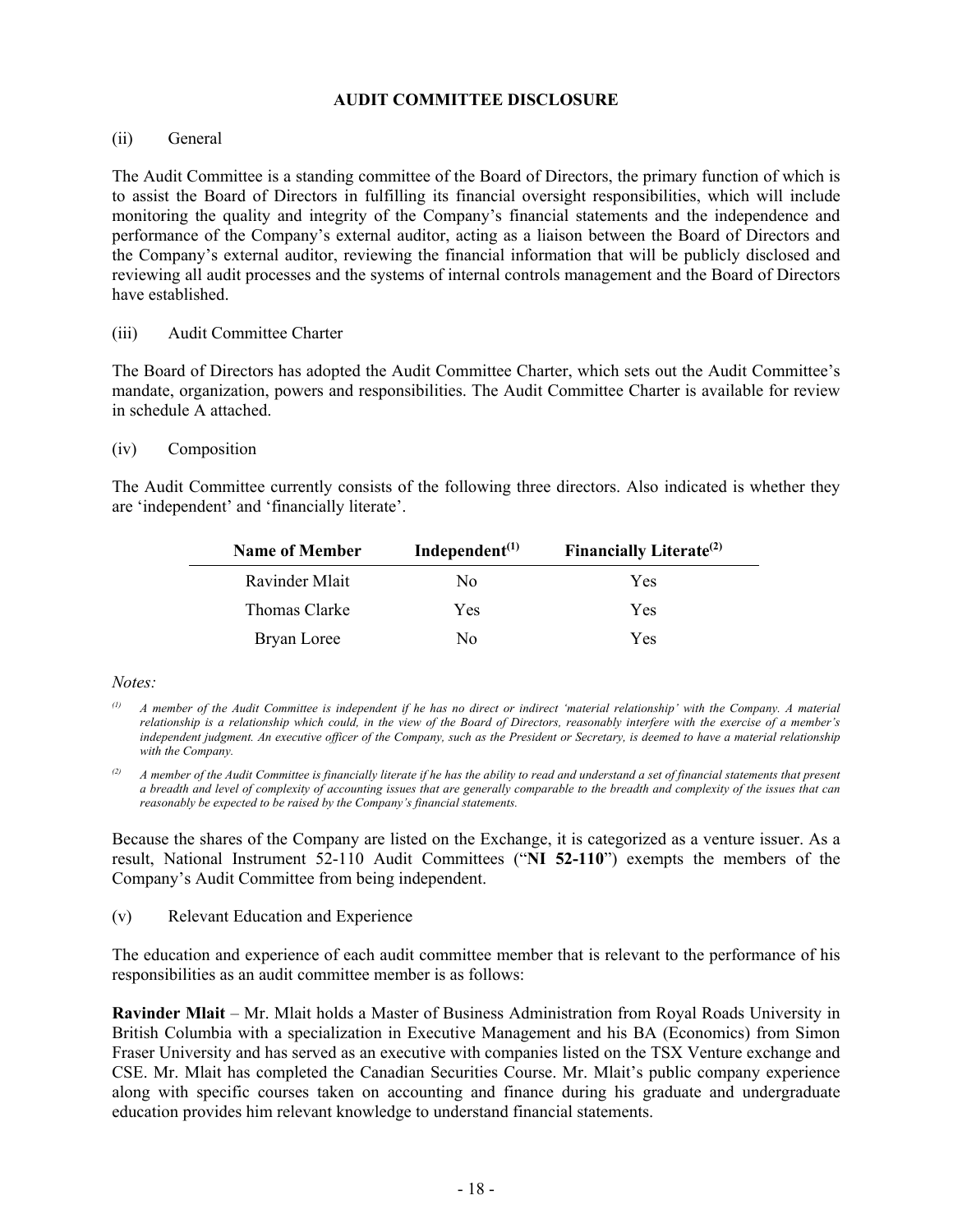**Thomas Clarke** – Mr. Clarke has served as a director for various TSX Venture and CSE listed companies. Thomas is a geologist holding a BSc. (Honours) and MSc in Geology from the University of the Witwatersrand as well as a BSc in Geography from the University of Lethbridge. Mr. Clarke's public company experience along with specific courses taken on finance during university education provides him relevant knowledge to understand financial statements.

**Bryan Loree** – Mr. Loree has held various senior accounting roles for public and private companies in various industries including, renewable energy, exploration, and construction. Mr. Loree holds a Chartered Professional Accountant, CMA designation, a Financial Management Diploma from the British Columbia Institute of Technology, and a BA from Simon Fraser University.

(vi) Audit Committee Oversight

Since the commencement of the Company's most recently completed financial year, there has not been a recommendation of the Audit Committee to nominate or compensate an external auditor which was not adopted by the Board of Directors.

(vii) Reliance on Certain Exemptions

Since the commencement of the Company's most recently completed financial year, the Company has not relied on the exemption in section 2.4 (De Minimis Non-audit Services) of NI 52-110 or an exemption from NI 52-110, in whole or in part, granted under Part 8 (Exemptions) of NI 52-110.

(viii) Pre-Approval Policies and Procedures

The Audit Committee has not adopted specific policies and procedures for the engagement of non-audit services, however, as provided for in NI 52-110, the Audit Committee must pre-approve all non-audit services to be provided to the Company or its subsidiaries, unless otherwise permitted by NI 52-110.

# **Exemption**

Pursuant to section 6.1 of NI 52-110, the Company is exempt from the requirements of Part 3 Composition of the Audit Committee and Part 5 Reporting Obligations of NI 52-110 because it is a venture issuer.

# **Audit Committee Oversight**

At no time since the commencement of the Company's most recently completed financial year was a recommendation of the Audit Committee to nominate or compensate an external auditor not adopted by the Board.

# **Reliance on Certain Exemptions**

At no time since the commencement of the Company's most recently completed financial year has the Company relied on the exemption in Section 2.4 of NI 52-110 (De Minimis Non-audit Services), or an exemption from NI 52-110, in whole or in part, granted under Part 8 of NI 52-110.

# **Pre-Approval Policies and Procedures**

The Audit Committee is authorized by the Board to review the performance of the Company's external auditors and approve in advance provision of services other than auditing and to consider the independence of the external auditors, including a review of the range of services provided in the context of all consulting services bought by the Company.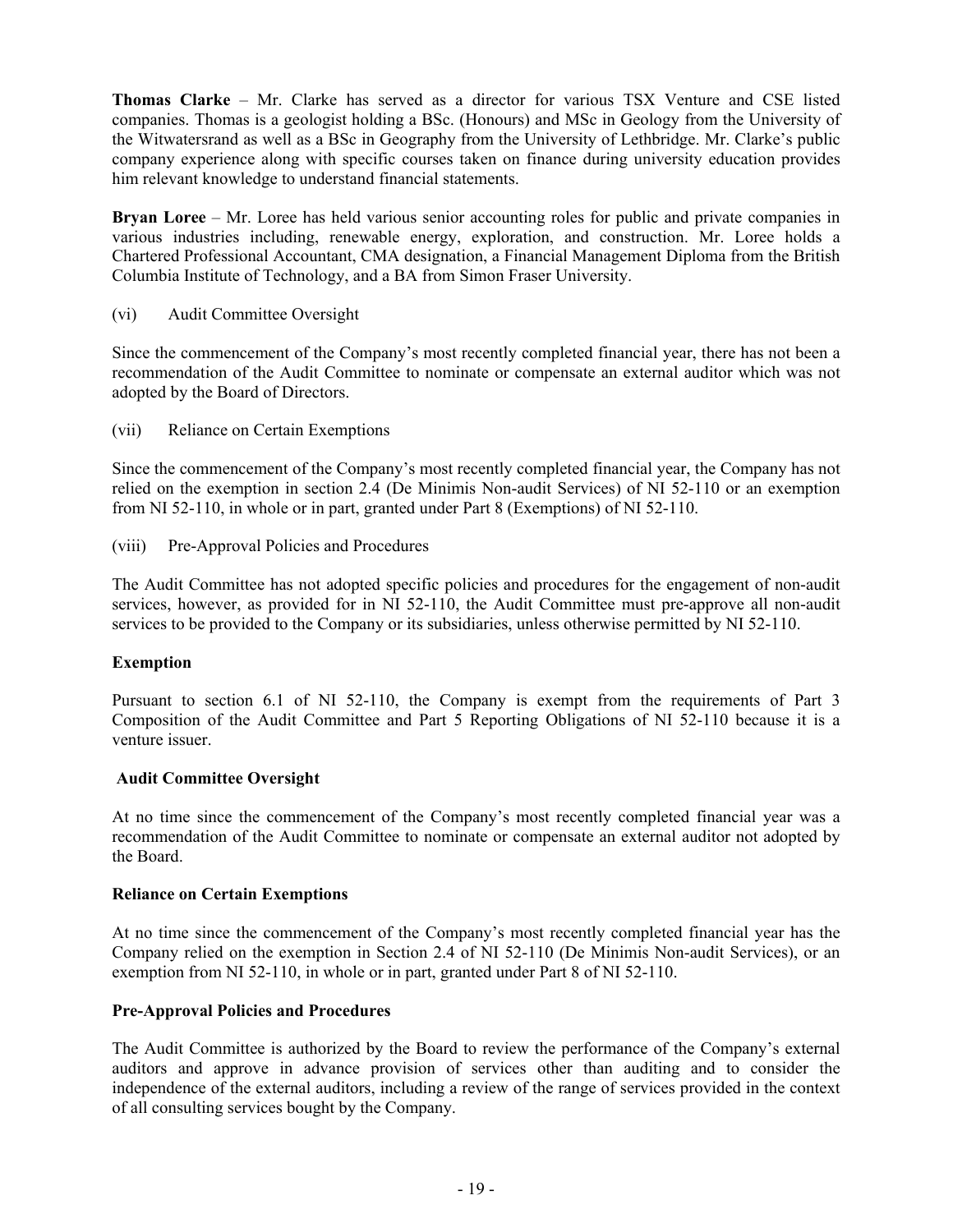# **External Auditor Service Fees**

In the following table, "audit fees" are fees billed by the Company's external auditor for services provided in auditing the Company's annual financial statements for the subject year. "Audit-related fees" are fees not included in audit fees that are billed by the auditor for assurance and related services that are reasonably related to the performance of the audit review of the Company's financial statements. "Tax fees" are fees billed by the auditor for professional services rendered for tax compliance, tax advice and tax planning. "All other fees" are fees billed by the auditor for products and services not included in the foregoing categories.

The aggregate fees billed by the Company's external auditor for the last three audited fiscal years for the Company, are as follows:

| Financial<br><b>Year Ending</b> | Audit Fees <sup>(1)</sup> | <b>Audit Related</b><br>$Fees^{(2)}$ | Tax Fees $^{(3)}$ | All Other Fees $(4)$ |
|---------------------------------|---------------------------|--------------------------------------|-------------------|----------------------|
| April 30, 2019                  | \$8,000                   | Nil                                  | \$750             | Nil                  |
| April 30, 2020                  | \$8,500                   | Nil                                  | <b>SNil</b>       | Nil                  |
| April 30, 2021                  | \$8,500                   | Nil                                  | \$Nil             | Nil                  |

(1) The aggregate fees billed by the Company's auditor for audit fees.

# **Exemption**

The Company is relying on the exemption provided by section 6.1 of NI 52-110 which provides that the Company, as a venture issuer, is not required to comply with Part 3 (*Composition of the Audit Committee*) and Part 5 (*Reporting Obligations*) of NI 52-110.

# **MANAGEMENT CONTRACTS**

No management functions of the Company are to any substantial degree performed other than by the directors or executive officers of the Company.

# **CORPORATE GOVERNANCE**

# **General**

The Board believes that good corporate governance improves corporate performance and benefits all shareholders. NP 58-201 provides non-prescriptive guidelines on corporate governance practices for reporting issuers such as the Company. In addition, NI 58-101 prescribes certain disclosure by the Company of its corporate governance practices. This disclosure is presented below.

# **Board of Directors**

The Board of Directors presently has five directors, two are independent. The definition of independence used by the Company is that used by the Canadian Securities Administrators, which is set out in section 1.4 of National Instrument 52-110 *Audit Committees* ("**NI 52-110**"). A director is independent if he has no direct or indirect material relationship to the Company. A "material relationship" is a relationship

<sup>(2)</sup> The aggregate fees billed for assurance and related services by the Company's auditor that are reasonably related to the performance of the audit or review of the Company's financial statements and are not disclosed in the 'Audit Fees' column.

<sup>(3)</sup> The aggregate fees billed for professional services rendered by the Company's auditor for tax compliance, tax advice and tax planning.

<sup>(4)</sup> The aggregate fees billed for professional services other than those listed in the other three columns.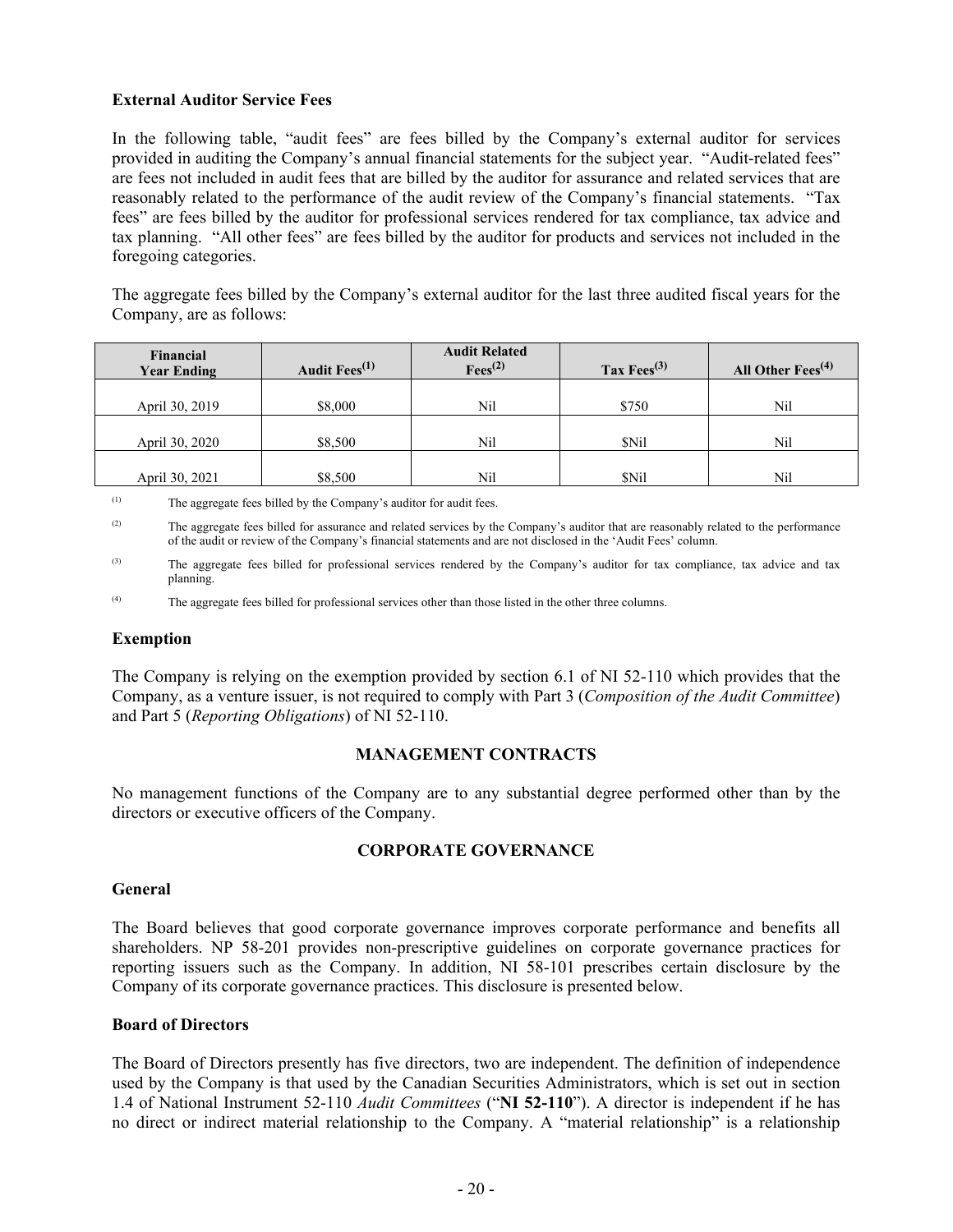which could, in the view of the Board of Directors, be reasonably expected to interfere with the exercise of the director's independent judgment. Certain types of relationships are by their very nature considered to be material relationships and are specified in section 1.4 of NI 52-110.

Thomas Clarke and Rajpaul Attariwala are considered independent directors. Ravinder Mlait, Kulwant Malhi and Bryan Loree are not considered independent as they are senior officers of the Company.

The Board believes that the principal objective of the Company is to generate economic returns with the goal of maximizing shareholder value, and that this is to be accomplished by the Board through its stewardship of the Company. In fulfilling its stewardship function, the Board's responsibilities will include strategic planning, appointing and overseeing management, succession planning, risk identification and management, environmental oversight, communications with other parties and overseeing financial and corporate issues. Directors are involved in the supervision of management.

Pursuant to the *Business Corporations Act* (British Columbia), directors must declare any interest in a material contract or transaction or a proposed material contract or transaction. Further, the independent members of the Board of Directors meet independently of management members when warranted.

# **Directorships**

| <b>Name</b>        | <b>Reporting Issuer</b>           |  |
|--------------------|-----------------------------------|--|
| Ravinder Mlait     | Max Power Mining Corp.            |  |
| Bryan Loree        | IC Capitalight Corp.              |  |
|                    | TGS Esports Inc.                  |  |
|                    | Max Power Mining Corp             |  |
| Kulwant Malhi      | Beyond Medical Technologies Inc.  |  |
|                    | First Responder Technologies Inc. |  |
|                    | Coloured Ties Capital Inc.        |  |
|                    | Micron Waste Technologies Inc.    |  |
| Rajpaul Attariwala | Algernon Pharmaceuticals Inc.     |  |
| Thomas Clarke      | Hawkmoon Resources Corp.          |  |

The directors of the Company are also currently directors of the following reporting issuers:

# **Orientation and Continuing Education**

The Company has not formalized an orientation program. If a new director was appointed or elected, however, he or she would be provided with orientation and education about the Company which would include information about the duties and obligations of directors, the business and operations of the Company, documents from recent board meetings and opportunities for meetings and discussion with senior management and other directors. Specific details of the orientation of each new director would be tailored to that director's individual needs and areas of interest.

The Company does provide continuing education opportunities to directors so that they may maintain or enhance their skills and abilities as directors and ensure that their knowledge and understanding of the Company's business remains current.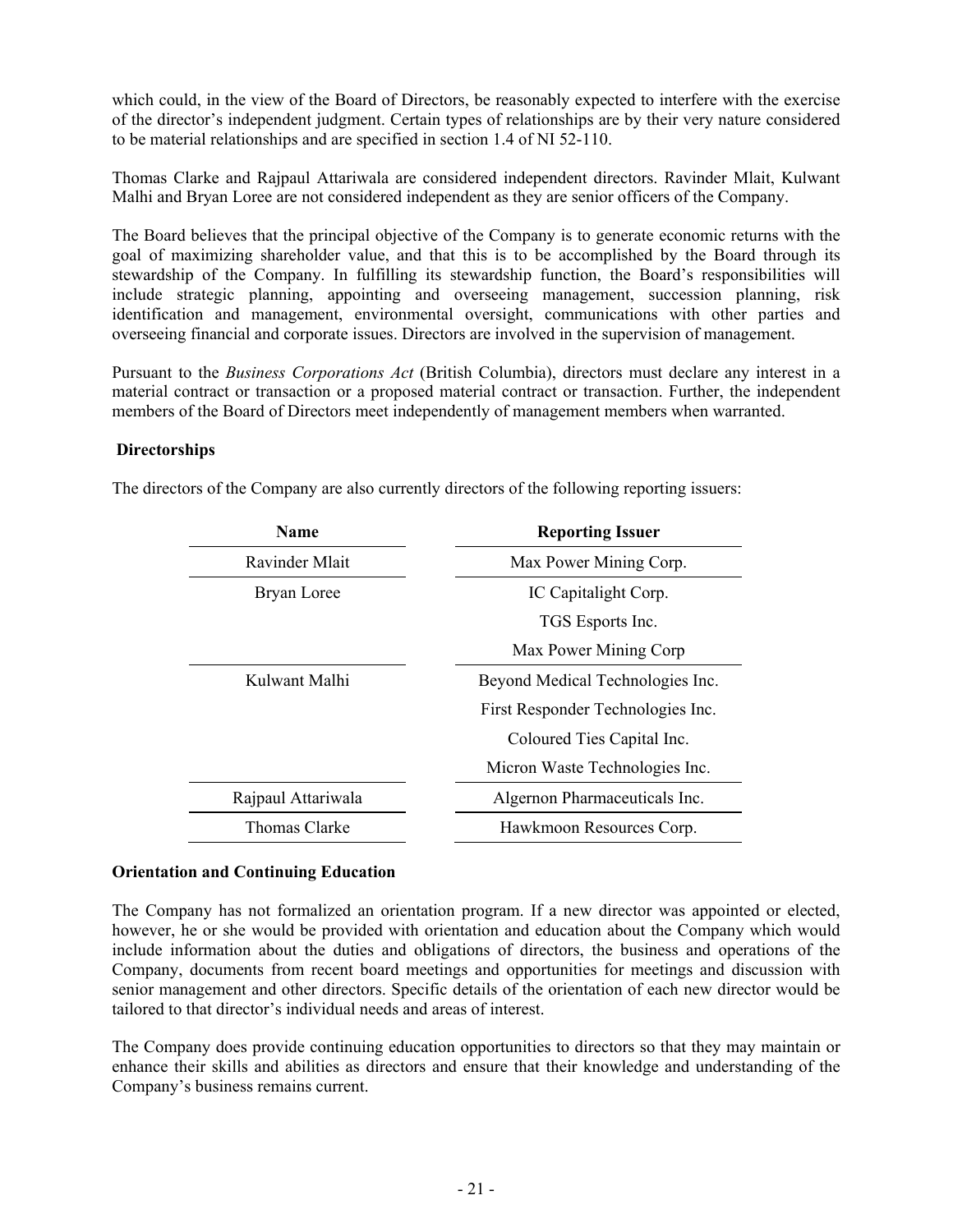# **Ethical Business Conduct**

The Company has not taken any formal steps to promote a culture of ethical business conduct, but the Company and its management are committed to conducting its business in an ethical manner. This is accomplished by management actively doing the following in its administration and conduct of the Company's business:

- 1. The promotion of integrity and deterrence of wrongdoing.
- 2. The promotion of honest and ethical conduct, including the ethical handling of actual or apparent conflicts of interest.
- 3. The promotion of avoidance or absence of conflicts of interest.
- 4. The promotion of full, fair, accurate, timely and understandable disclosure in public communications made by the Company.
- 5. The promotion of compliance with applicable governmental laws, rules and regulations.
- 6. Providing guidance to the Company's directors, officers and employees to help them recognize and deal with ethical issues.
- 7. Helping foster a culture of integrity, honesty and accountability throughout the Company.

#### **Nomination of Directors**

The Board as a whole is responsible for identifying and evaluating qualified candidates for nomination to the Board.

In identifying candidates, the Board considers the competencies and skills that the Board considers to be necessary for the Board, as a whole, to possess, the competencies and skills that the Board considers each existing director to possess, the competencies and skills each new nominee will bring to the Board and the ability of each new nominee to devote sufficient time and resources to his or her duties as a director.

#### **Compensation**

The Board as a whole is responsible for reviewing the adequacy and form of compensation paid to the Company's executives and key employees, and ensuring that such compensation realistically reflects the responsibilities and risks of such positions. In fulfilling these responsibilities, the Board evaluates the performance of the Company's chief executive officer and other senior management in light of corporate goals and objectives, and makes recommendations with respect to compensation levels based on such evaluations.

#### **Other Board Committees**

The Board has no other committees, other than the Audit Committee.

#### **Assessments**

The Board has not, as of the present time, taken any formal steps to assess whether the Board, its committees and its individual directors are performing effectively.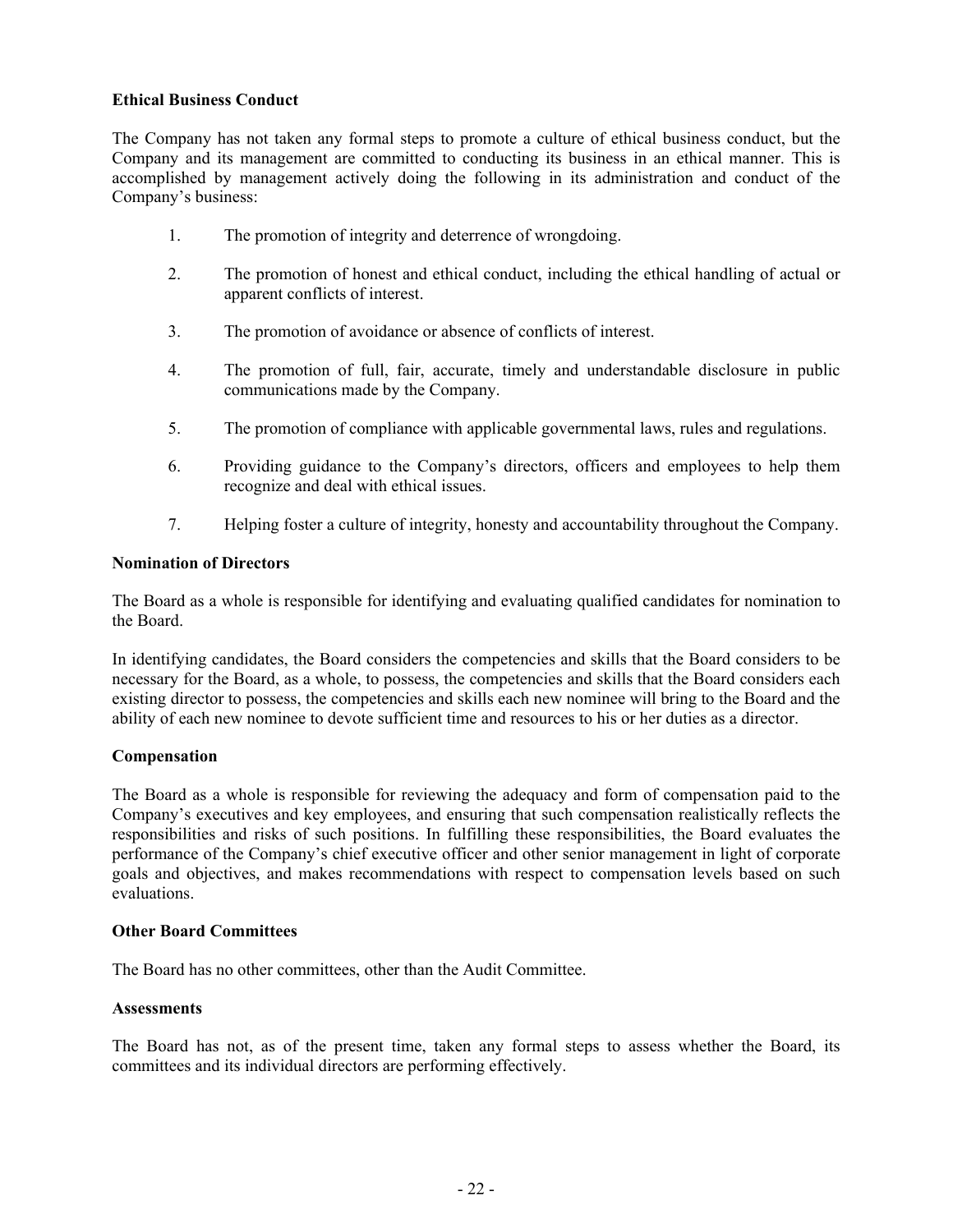#### **INTEREST OF CERTAIN PERSONS OR COMPANIES IN MATTERS TO BE ACTED UPON**

Except as otherwise disclosed herein, no director or executive officer of the Company, who was a director or executive officer since the beginning of the Company's last financial year, each proposed nominee for election as a director of the Company, or any associate or affiliates of any such directors, executive officers or nominees, has any material interest, direct or indirect, by way of beneficial ownership of Common Shares or other securities of the Company or otherwise, in any matter to be acted upon at the Meeting other than the election of directors, the appointment of auditors or the approval of the Plan.

# **PARTICULARS OF MATTERS TO BE ACTED UPON**

#### **Appointment of Auditor**

Management of the Corporation will nominate Saturna Group Chartered Professional Accountants LLP, of Vancouver, British Columbia, at the Meeting for appointment as auditor of the Corporation to hold office until the close of the next annual general meeting of the Shareholders.

**The Board of the Company recommends that Shareholders vote in favour of the proposed auditor Saturna Group Chartered Professional Accountants LLP. Unless otherwise directed, it is the intention of the Management Designees, if named as Proxyholder, to vote in favour of the appointment of Saturna Group Chartered Professional Accountants LLP, as the Corporation's auditor.** 

#### **ADDITIONAL INFORMATION**

Additional information about the Company can be obtained free of charge through the SEDAR website at www.sedar.com. Shareholders may also contact Ravinder Mlait, Chief Executive Officer at 501-3292, Production Way, Burnaby, British Columbia, V5A 4R4, Telephone: 604-551-7831, Facsimile: 604-676- 2767, to request copies of the Company's financial statements and the related Management's Discussion and Analysis (the "MD&A"). Financial information is provided in the Company's comparative financial statements and MD&A for its financial period ended April 30, 2021.

#### **APPROVAL OF THE BOARD OF DIRECTORS**

The contents of this Information Circular have been approved, and the delivery of it to each Shareholder of the Company entitled thereto and to the appropriate regulatory agencies, has been authorized by the Board.

Dated at Burnaby, British Columbia, the 14 day of June, 2022.

# **ON BEHALF OF THE BOARD**

# **CANNABIX TECHNOLOGIES INC.**

*"Ravinder Mlait"*

Ravinder Mlait Chief Executive Officer and Director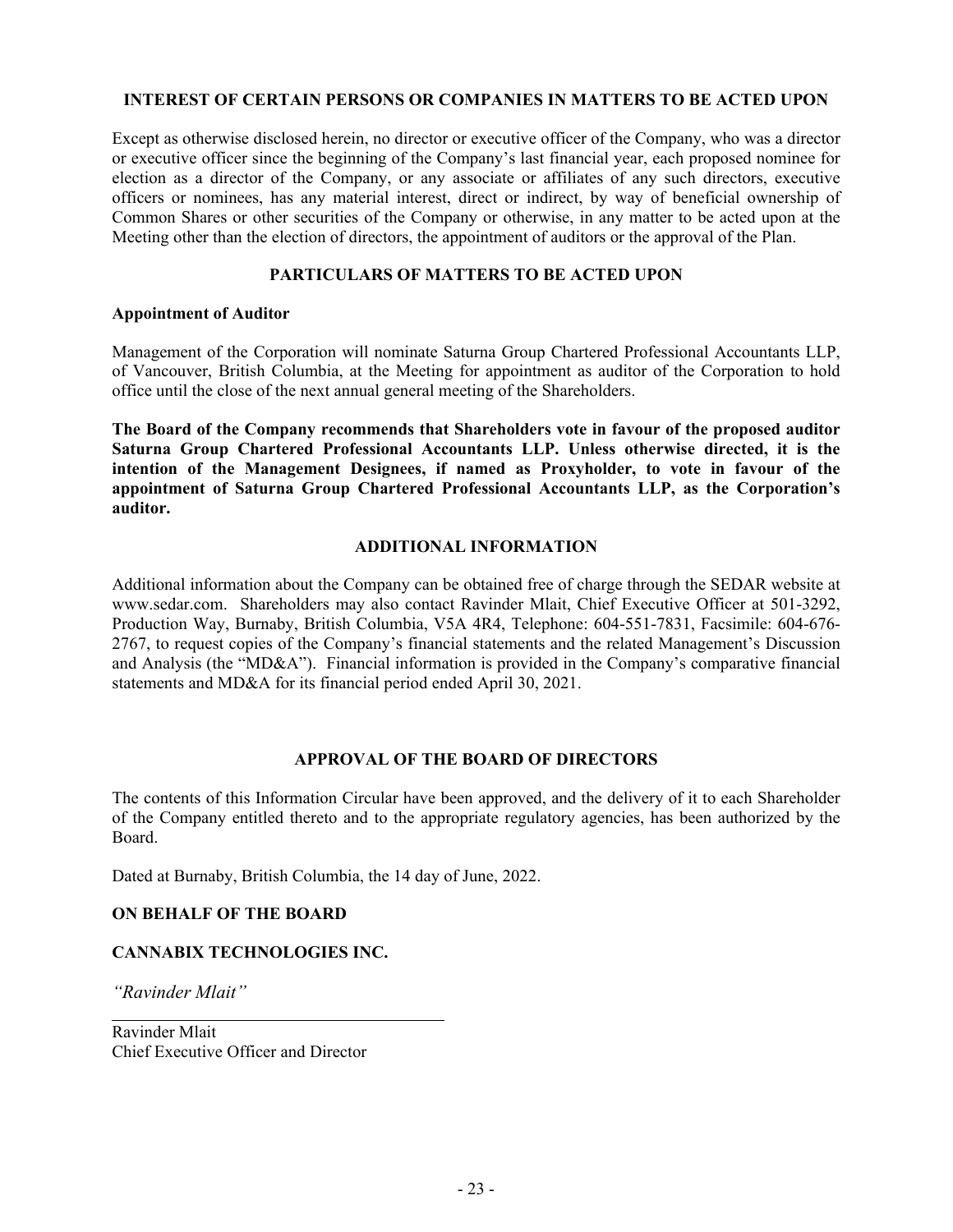Schedule A – Audit Committee Charter

# **CANNABIX TECHNOLOGIES INC.** (the "**Company**")

# **AUDIT COMMITTEE CHARTER**

#### **1. PURPOSE OF THE AUDIT COMMITTEE**

The Audit Committee (the "**Committee**") is a standing committee of the Board of Directors (the "**Board**") of the Company. The role of the Committee is to:

- (a) assist the Board in its oversight responsibilities by reviewing: (i) the Company's financial statements, the financial and internal controls and the accounting, audit and reporting activities, (ii) the Company's compliance with legal and regulatory requirements, (iii) the external auditors' qualifications and independence, and (iv) the scope, results and findings of the Company's external auditors' audit and non-audit services;
- (b) prepare any report of the Committee required to be included in the Company's annual report or proxy material;
- (c) report to the Board in respect of the Company's financial statements prior to the Board approving such statements; and
- (d) take such other actions within the scope of this Charter as the Board may assign to the Committee from time to time or as the Committee deems necessary or appropriate.

# **2. COMPOSITION, OPERATIONS AND AUTHORITY**

#### *Composition*

The Committee shall be composed of a minimum of three members of the Board. Unless exempted by applicable securities laws and applicable stock exchange policies, all members of the Committee shall be independent as determined by the Board in accordance with the applicable requirements of the laws governing the Company, the applicable stock exchanges on which the Company's securities are listed and applicable securities regulatory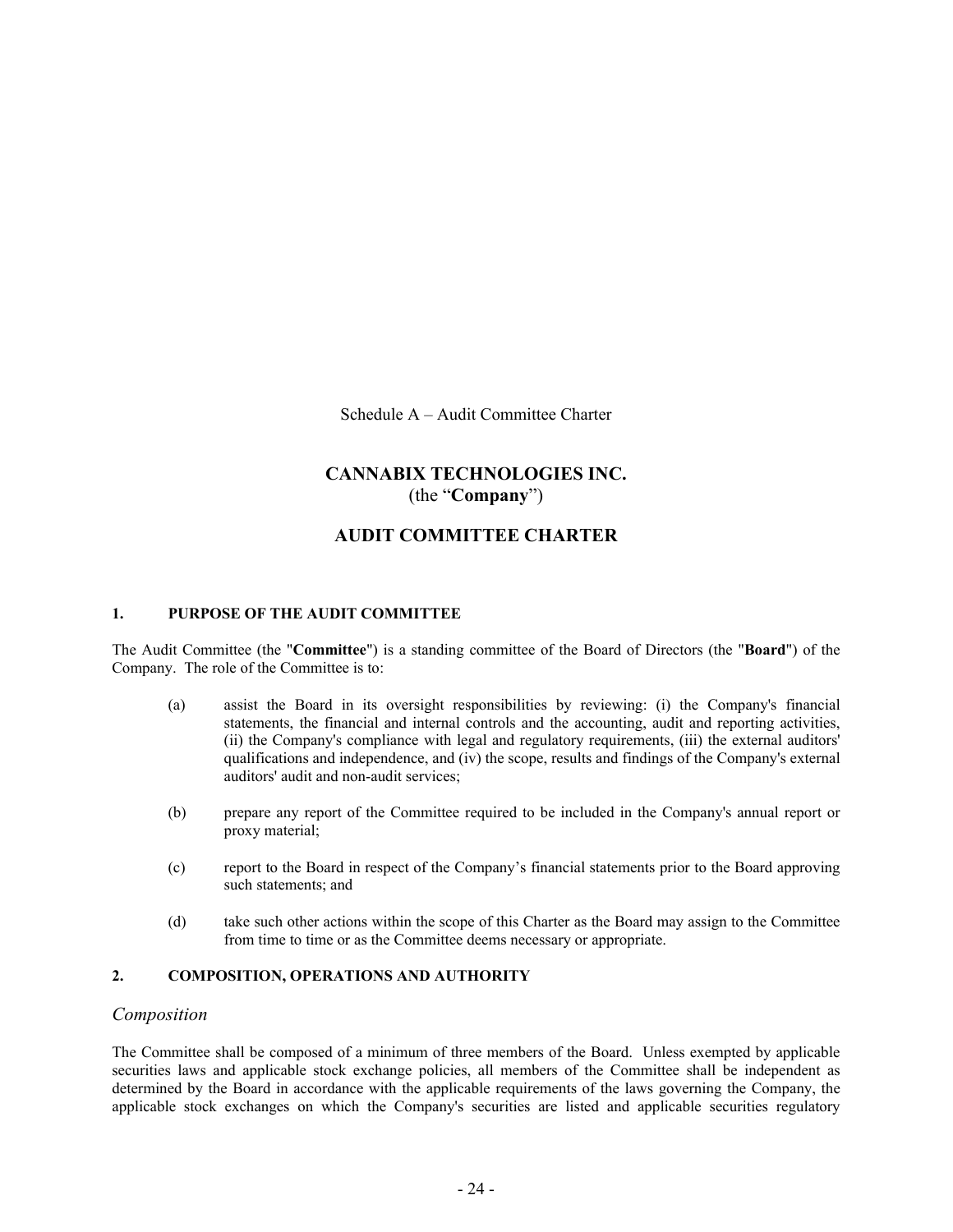authorities (collectively, the "**Applicable Law**"). Each member of the Committee shall be "financially literate" as such term is defined by the Applicable Law.

Members of the Committee shall be appointed by the Board and continue to be members until their successors are elected and qualified or until their earlier death, retirement, resignation or removal. Any member of the Committee may be removed by the Board in its discretion. However, a member of the Committee shall automatically cease to be a member of the Committee upon either ceasing to be a director of the Board or, if applicable, ceasing to be independent as required in this Section 2 of this Charter. Vacancies on the Committee will be filled by the Board.

#### *Authority*

The authority of the Committee is subject to the provisions of this Charter, the constating documents of the Company, such limitations as may be imposed by the Board from time to time and Applicable Law.

The Committee shall have the authority to: (i) retain (at the Company's expense) its own legal counsel and other advisors and experts that the Committee believes, in its sole discretion, are needed to carry out its duties and responsibilities; (ii) conduct investigations that it believes, in its sole discretion, are necessary to carry out its responsibilities; and (iii) take whatever actions that it deems appropriate to foster an internal culture that is committed to maintaining quality financial reporting, sound business risk practices and ethical behavior within the Company. In addition, the Committee shall have the authority to request any officer, director or employee of the Company, or any other persons whose advice and counsel are sought by the Committee, such as members of the Company's management or the Company's outside legal counsel and external auditors, to meet with the Committee or any of its advisors and to respond to their inquiries. The Committee shall have full access to the books, records and facilities of the Company in carrying out its responsibilities.

The Committee shall have the authority to delegate to one or more of its members, responsibility for developing recommendations for consideration by the Committee with respect to any of the matters referred to in this Charter.

#### *Operations*

The Board may appoint one member of the Committee to serve as chair of the Committee (the "**Chair**"), but if it fails to do so, the members of the Committee shall designate a Chair by majority vote of the full Committee to serve at the pleasure of the majority of the full Committee. If the Chair of the Committee is not present at any meeting of the Committee, an acting Chair for the meeting shall be chosen by majority vote of the Committee from among the members present. In the case of a deadlock on any matter or vote, the Chair shall refer the matter to the Board. The Committee may appoint a secretary who need not be a member of the Board or Committee. A secretary who is not a member of the Committee shall not have the rights of a member of the Committee.

The Chair shall preside at each meeting of the Committee and set the agendas for the Committee meetings. The Committee shall have the authority to establish its own rules and procedures for notice and conduct of its meetings as long as they are not inconsistent with any provisions of the Company's constating documents or this Charter.

The Committee shall meet (in person or by telephonic meeting) at least quarterly or more frequently as circumstances dictate. As a part of each meeting of the Committee at which the Committee recommends that the Board approve the annual audited financial statements, the Committee shall meet in a separate session with the external auditors and, if desired, with management and/or the internal auditor. In addition, the Committee or the Chair shall meet with management quarterly to review the Company's financial statements and the Committee or a designated member of the Committee shall meet with the external auditors to review the Company's financial statements on a regular basis as the Committee may deem appropriate. The Committee shall maintain written minutes or other records of its meetings and activities, which shall be duly filed in the Company's records.

Except as otherwise required by the Company's constating documents, a majority of the members of the Committee shall constitute a quorum for the transaction of business and the act of a majority of the members present at any meeting at which there is a quorum shall be the act of the Committee. The Committee may also act by unanimous written consent in lieu of a meeting.

The Chair of the Committee shall report to the Board following meetings of the Committee and as otherwise requested by the Board.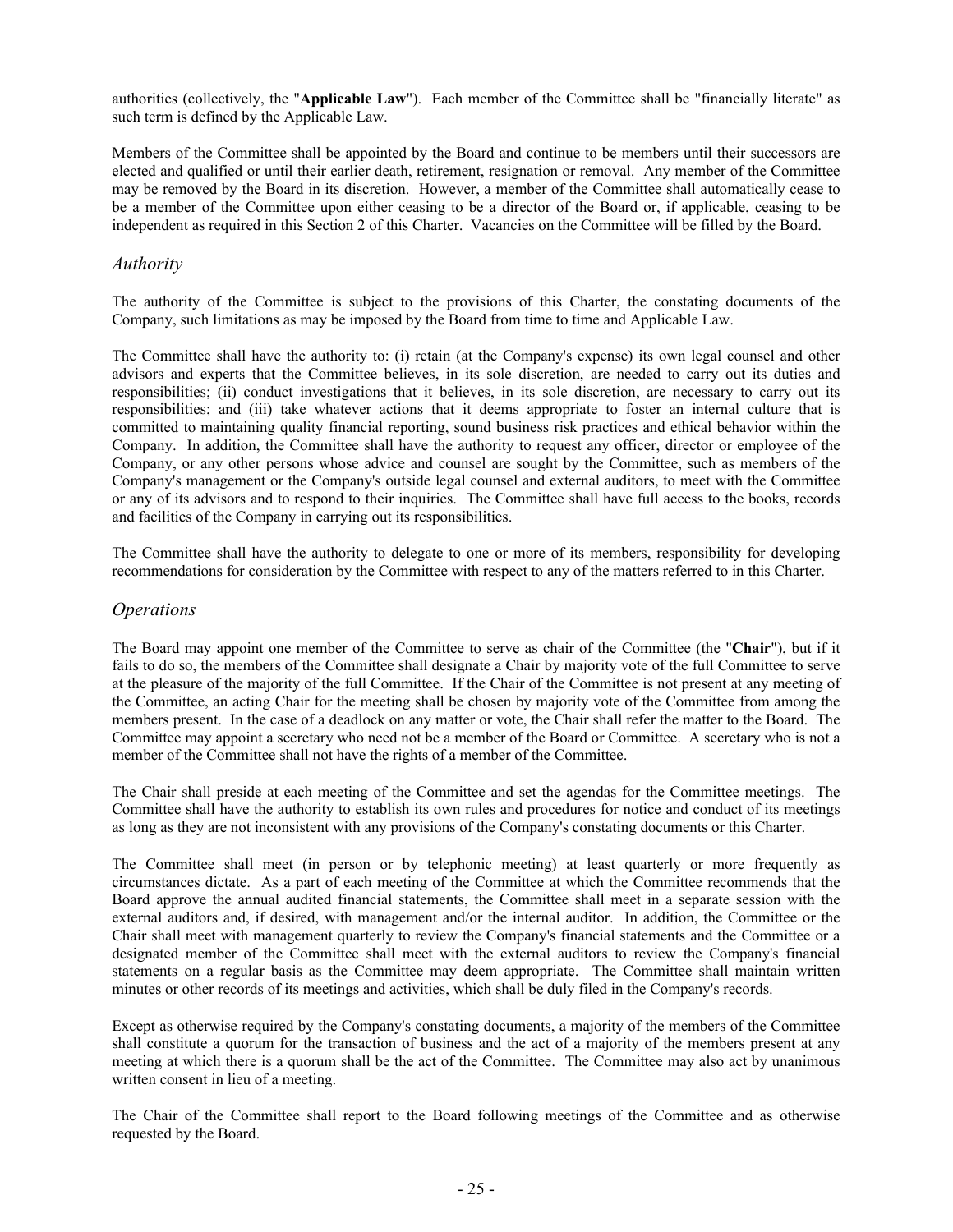#### **3. RESPONSIBILITIES AND DUTIES**

The Committee's primary responsibilities are to:

#### *General*

- (a) review and assess the adequacy of this Charter on an annual basis and, where necessary or desirable, recommend changes to the Board;
- (b) report to the Board regularly at such times as the Chair may determine to be appropriate but not less frequently than four times per year;
- (c) follow the process established for all committees of the Board for assessing the Committee's performance;

#### *Review of Financial Statements, MD&A and other Documents*

- (d) review the Company's financial statements and related management's discussion and analysis and any other annual reports or other financial information to be submitted to any governmental body or the public, including any certification, report, opinion or review rendered by the external auditors before they are approved by the Board and publicly disclosed;
- (e) report to the Board in respect of the Company's financial statements prior to the Board approving such statements;
- (f) review with the Company's management and, if applicable, the external auditors, the Company's quarterly financial statements and related management's discussion and analysis, before they are released;
- (g) ensure that adequate procedures are in place for the review of the Company's disclosure of financial information extracted or derived from the Company's financial statements other than the disclosure referred to in the two immediately preceding paragraphs and periodically assess the adequacy of such procedures;
- (h) review the effects of regulatory and accounting initiatives, as well as off-balance sheet structures, on the financial statements of the Company;
- (i) review with the Company's management any press release of the Company which contains financial information;
- (j) review analyses prepared by management and/or the external auditors setting forth significant reporting issues and judgments made in connection with the preparation of the Company's financial statements;

#### *External Auditors*

- (k) recommend external auditors' nominations to the Board to be put before the shareholders for appointment and, as necessary, the removal of any external auditors in office from time to time;
- (l) approve the fees and other compensation to be paid to the external auditors;
- (m) pre-approve all significant non-audit engagements to be provided to the Company with the external auditors;
- (n) require the external auditors to submit to the Committee, on a regular basis (at least annually), a formal written statement delineating all relationships between the external auditors and the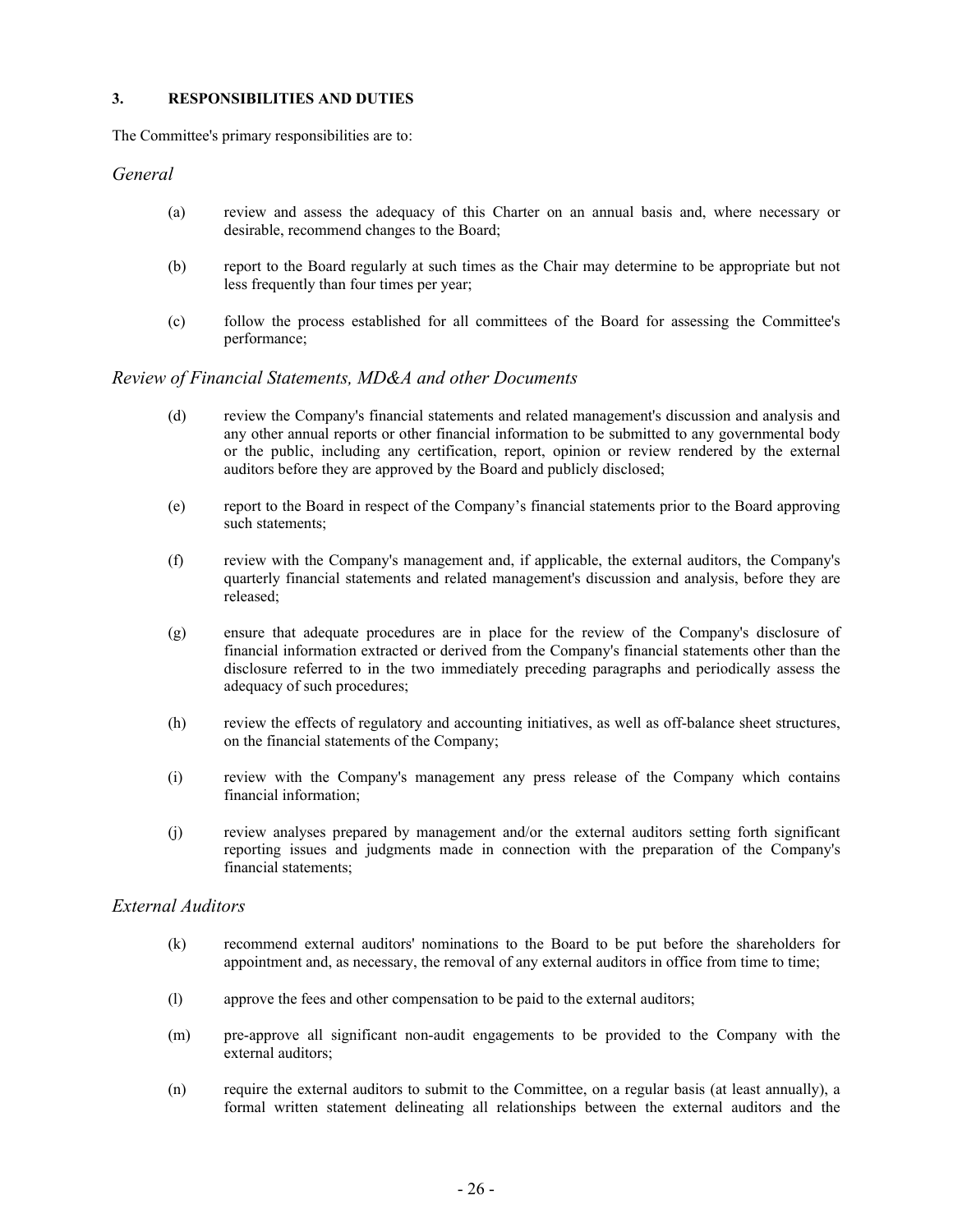Company and discuss with the external auditors any relationships that might affect the external auditors' objectivity and independence;

- (o) recommend to the Board any action required to ensure the independence of the external auditors;
- (p) advise the external auditors of their ultimate accountability to the Board and the Committee;
- (q) oversee the work of the external auditors engaged for the purpose of preparing an audit report or performing other audit, review and attest services for the Company;
- (r) evaluate the qualifications, performance and independence of the external auditors which are to report directly to the Committee, including (i) reviewing and evaluating the lead partner on the external auditors' engagement with the Company, (ii) considering whether the auditors' quality controls are adequate and the provision of permitted non-audit services is compatible with maintaining the auditors' independence, (iii) determine the rotation of the lead audit partner and the audit firm, and (iv) take into account the opinions of management and the internal audit function in assessing the external auditors' qualifications, independence and performance;
- (s) present the Committee's conclusions with respect to its evaluation of external auditors to the Board and take such additional action to satisfy itself of the qualifications, performance and independence of external auditors and make further recommendations to the Board as it considers necessary;
- (t) obtain and review a report from the external auditors at least annually regarding the external auditors' internal quality-control procedures; material issues raised by the most recent internal quality-control review, or peer review, of the firm, or by any inquiry or investigation by governmental or professional authorities within the preceding five years respecting one or more external audits carried out by the firm; any steps taken to deal with any such issues; and all relationships between the external auditors and the Company;
- (u) establish policies for the Company's hiring of employees or former employees of the external auditors;
- (v) monitor the relationship between management and the external auditors including reviewing any management letters or other reports of the external auditors and discussing any material differences of opinion between management and the external auditors;

#### *Financial Reporting Process*

- (w) periodically discuss the integrity, completeness and accuracy of the Company's internal controls and the financial statements with the external auditors in the absence of the Company's management;
- (x) in consultation with the external auditors, review the integrity of the Company's financial internal and external reporting processes;
- (y) consider the external auditors' assessment of the appropriateness of the Company's auditing and accounting principles as applied in its financial reporting;
- (z) review and discuss with management and the external auditors at least annually and approve, if appropriate, any material changes to the Company's auditing and accounting principles and practices suggested by the external auditors, internal audit personnel or management;
- (aa) review and discuss with the Chief Executive Officer ("**CEO**") and the Chief Financial Officer (the "**CFO**") the procedures undertaken in connection with the Chief Executive Officer and Chief Financial Officer certifications for the interim and annual filings with applicable securities regulatory authorities;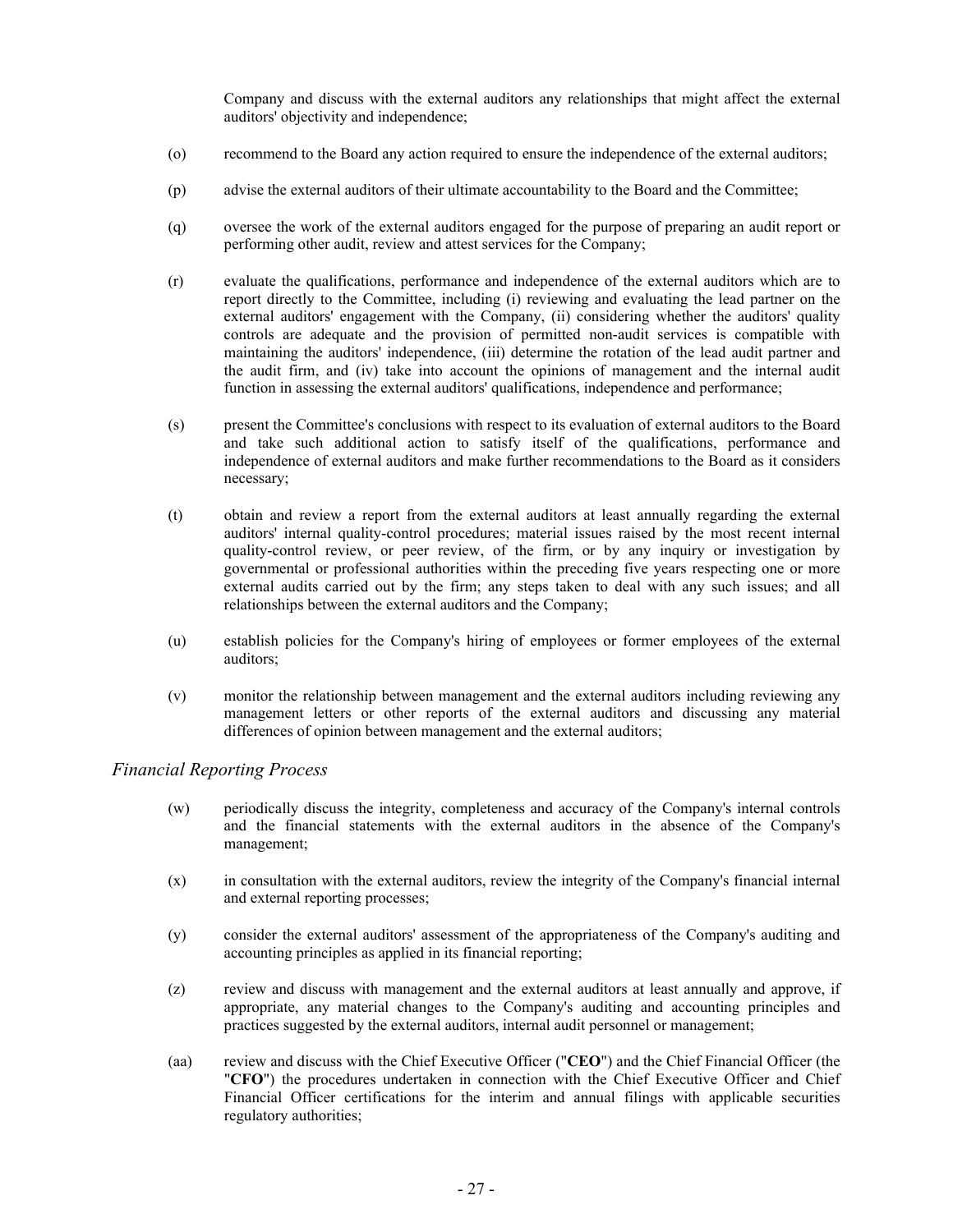- (bb) review disclosures made by the CEO and CFO during their certification process for the annual and interim filings with applicable securities regulatory authorities about any significant deficiencies in the design or operation of internal controls which could adversely affect the Company's ability to record, process, summarize and report financial data or any material weaknesses in the internal controls, and any fraud involving management or other employees who have a significant role in the Company's internal controls;
- (cc) establish regular and separate systems of reporting to the Committee by management and the external auditors of any significant decision made in management's preparation of the financial statements, including the reporting of the view of management and the external auditors as to the appropriateness of such decisions;
- (dd) discuss during the annual audit, and review separately with each of management and the external auditors, any significant matters arising from the course of any audit, including any restrictions on the scope of work or access to required information; whether raised by management, the head of internal audit or the external auditors;
- (ee) resolve any disagreements between management and the external auditors regarding financial reporting;
- (ff) review with the external auditors and management the extent to which changes or improvements in financial or accounting practices, as approved by the Committee, have been implemented at an appropriate time subsequent to the implementation of such changes or improvements;
- (gg) retain and determine the compensation of any independent counsel, accountants or other advisors to assist in its oversight responsibilities (the Committee shall not be required to obtain the approval of the Board for such purposes);
- (hh) discuss any management or internal control letters or proposals to be issued by the external auditors of the Company;

#### *Corporate Controls and Procedures*

- (ii) receive confirmation from the CEO and CFO that reports to be filed with Canadian Securities commissions and any other applicable regulatory agency: (a) have been prepared in accordance with the Company's disclosure controls and procedures; and (b) contain no material misrepresentations or omissions and fairly presents, in all material respects, the financial condition, results of operations and cash flow as of and for the period covered by such reports;
- (jj) receive confirmation from the CEO and CFO that they have concluded that the disclosure controls and procedures are effective as of the end of the period covered by such reports;
- (kk) discuss with the CEO and CFO any reasons for which any of the confirmations referred to in the two preceding paragraphs cannot be given by the CEO and CFO;

#### *Code of Conduct and Ethics*

- (ll) review and discuss the Company's Code of Business Conduct and Ethics and the actions taken to monitor and enforce compliance with the Code;
- (mm) establish procedures for: i) the receipt, retention and treatment of complaints regarding accounting, internal controls or auditing matters; and ii) the confidential, anonymous submission of concerns regarding questionable accounting, internal control and auditing matters;